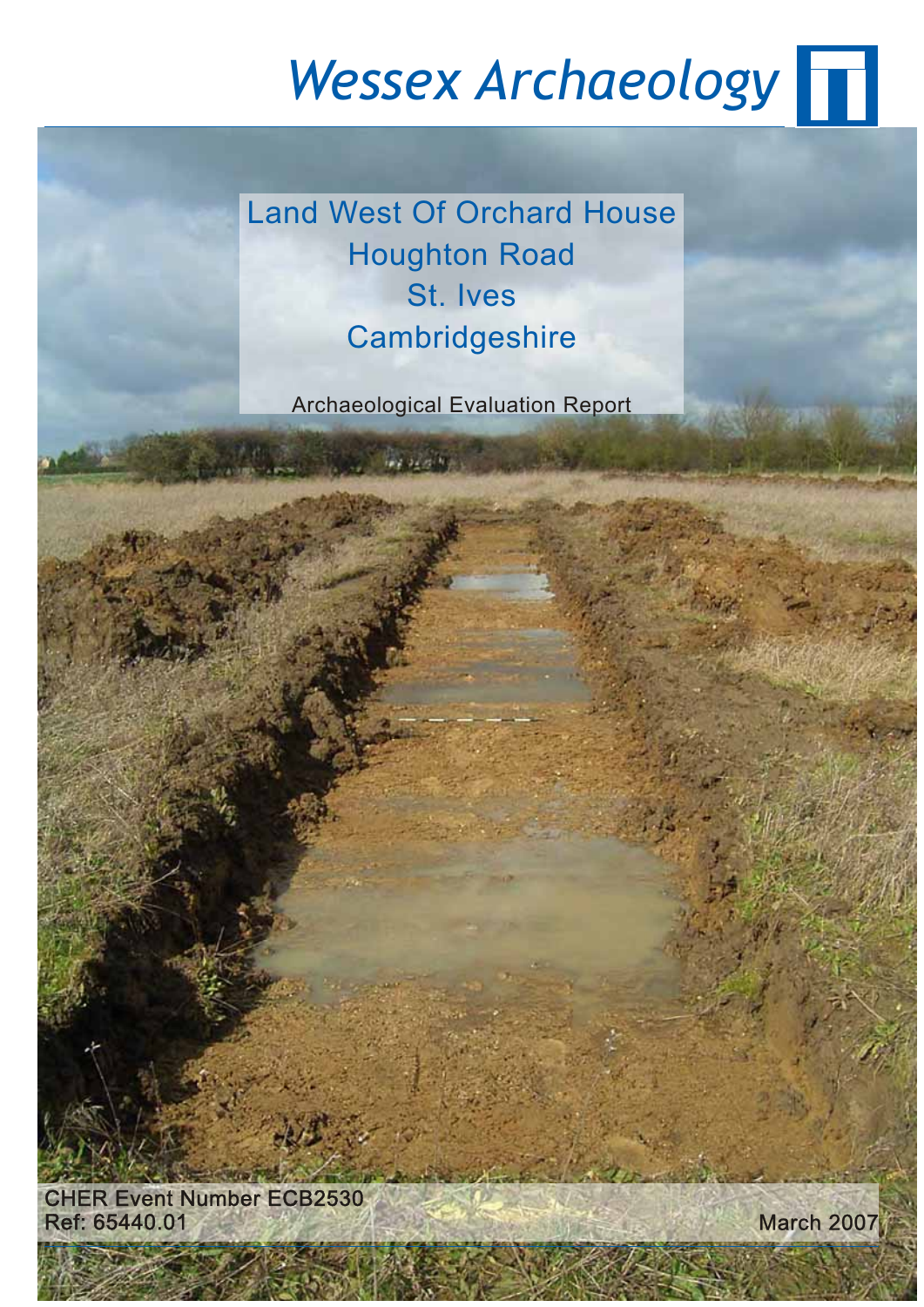# **Land West of Orchard House Houghton Road St Ives Cambridgeshire**

**Archaeological Evaluation Report** 

Prepared on behalf of: **CgMs Consulting Morley House 26 Holborn Viaduct London EC1A 2AT** 

By: **Wessex Archaeology Portway House Old Sarum Park Salisbury Wiltshire SP4 6EB** 

Report reference: 65440.01 CHER Event Number ECB2530

#### **March 2007**

*© Wessex Archaeology Limited 2007 all rights reserved Wessex Archaeology Limited is a Registered Charity No. 287786*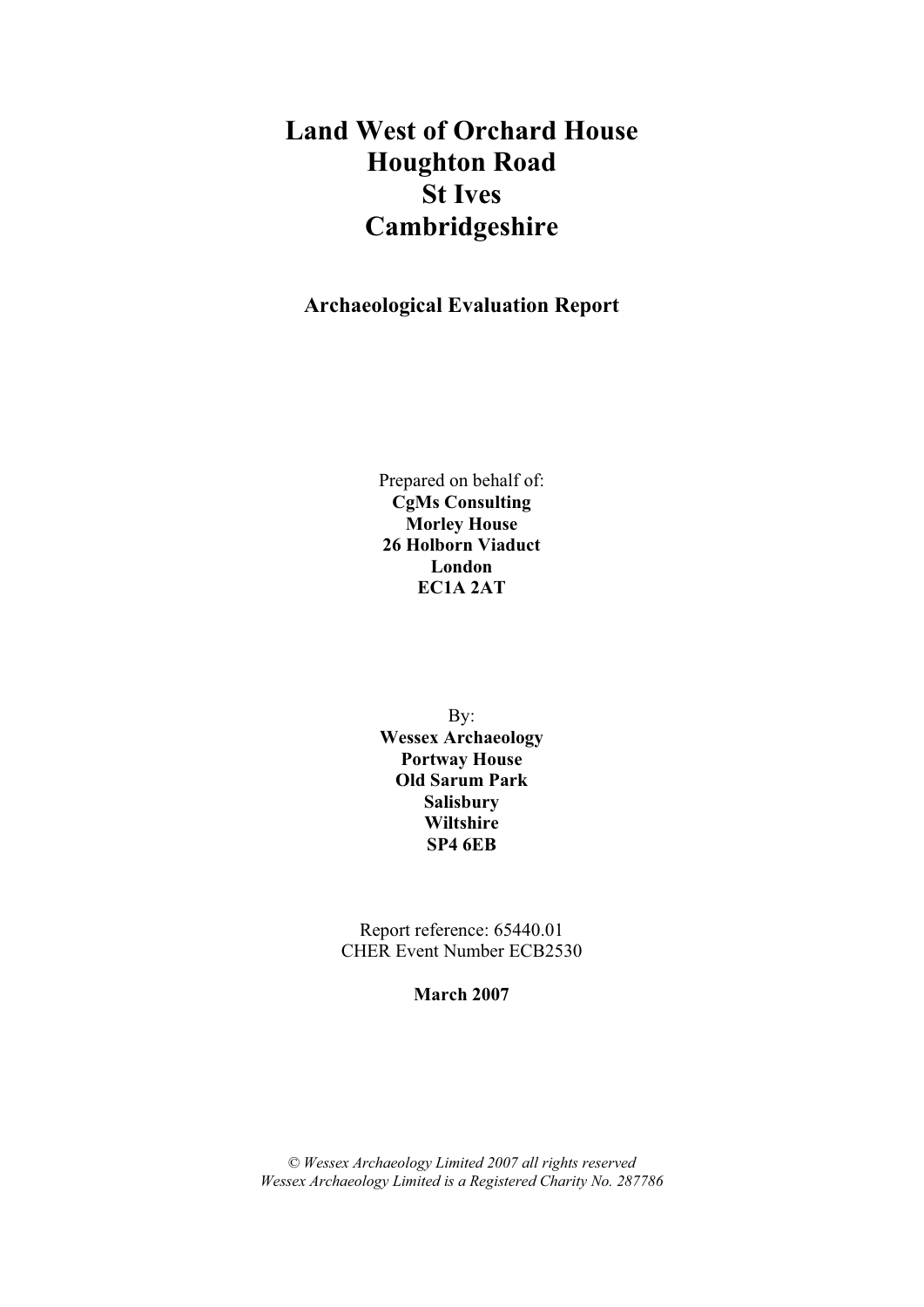# **Land West of Orchard House Houghton Road St Ives** Cambridgeshire

# **Archaeological Evaluation Report**

#### **Contents**

| $\mathbf{1}$           |     |  |
|------------------------|-----|--|
|                        | 1.1 |  |
|                        | 1.2 |  |
| $\overline{2}$         |     |  |
|                        | 2.1 |  |
| 3                      |     |  |
|                        | 3.1 |  |
|                        | 3.2 |  |
| $\boldsymbol{\Lambda}$ |     |  |
|                        | 4.1 |  |
| 5                      |     |  |
|                        | 5.1 |  |
|                        | 5.2 |  |
|                        | 5.3 |  |
|                        | 5.4 |  |
| 6                      |     |  |
|                        | 6.1 |  |
|                        | 6.2 |  |
|                        | 6.3 |  |
| 7                      |     |  |
|                        | 7.1 |  |
|                        | 7.2 |  |
| 8                      |     |  |
| 9                      |     |  |
|                        |     |  |
|                        |     |  |

#### **Figures**

Figure 1: Site and trench location with geophysical survey

#### **Tables**

Table 1: All finds by context Table 2: Assessment of the charred plant remains and charcoal

#### **List of plates**

Plate 1: Cremation pit 303 Plate 2: Ditch 2107

Front cover: Trench 17 Back cover: South-east of Site during machining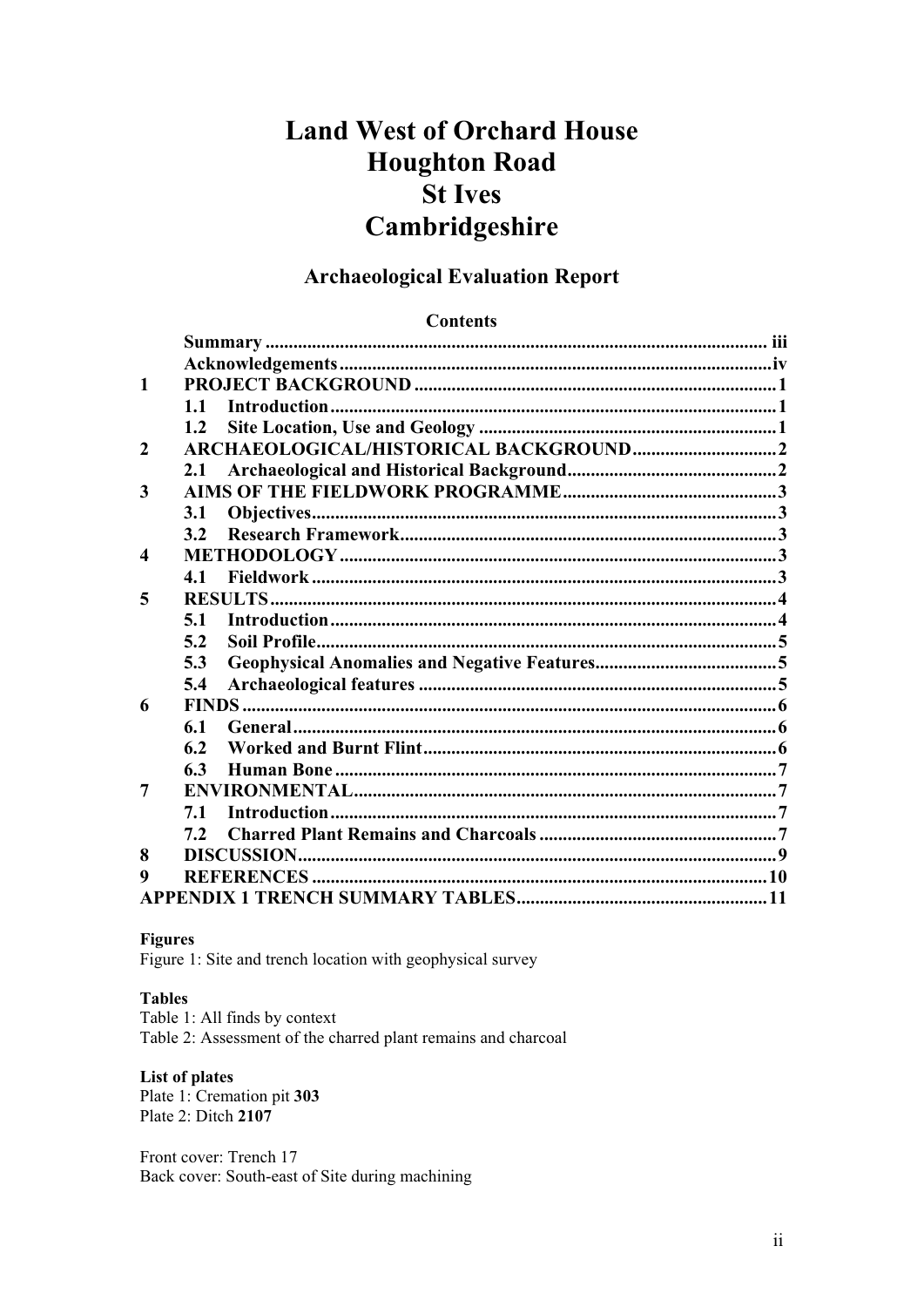# **Land West of Orchard House Houghton Road St Ives Cambridgeshire**

# **Archaeological Evaluation Report**

# **Summary**

Wessex Archaeology was commissioned by CgMs Consulting on behalf of George Wimpey, South Midlands to undertake an archaeological field evaluation of 3ha of land adjacent to Houghton Road and located to the west of Orchard House, St. Ives, Cambridgeshire, National Grid Reference 529925 272365.

The area either side of the Houghton Road has previously produced numerous findspots of prehistoric worked flint. In the mid-19<sup>th</sup> century, evidence of an early Romano-British cremation cemetery, with an impressive array of finds, was found to the southwest of the Site, although the precise location remains unknown.

The Site is proposed for residential development, for which outline planning permission has been granted. A condition of the planning consent (Condition 14) requires the implementation of a programme of archaeological assessment to be undertaken to inform the determination of a future detailed planning application.

An initial geophysical survey of the Site was arranged by CgMs and was undertaken in advance of the evaluation. The results of the survey identified a number of anomalies, which indicated that the Site had the potential to contain archaeological features. The results of the geophysical survey were used to locate evaluation trenches to ensure areas of potential archaeological significance were targeted and fully assessed.

The evaluation was undertaken in late February and early March 2007 and comprised the machine excavation of 22 trial trenches, each approximately 30m by 1.8m in size. The majority of the trenches contained no archaeological remains. Two shallow undated ditches were identified in three trenches (Trenches **14, 21** and **23**) and a series of burnt tree throws were noted (Trenches **18, 20** and **21**). Extensive evidence was found across the Site for medieval/Post-medieval ridge and furrow, which broadly runs across the site, east to west.

One trench (Trench **3**) was found to contain significant archaeology, in the form of a pit containing an undated cremation burial (**303**), which was truncated by the medieval/Post-medieval ridge and furrow. Additional trenching radiating from this feature did not identify any further archaeological features in the immediate area.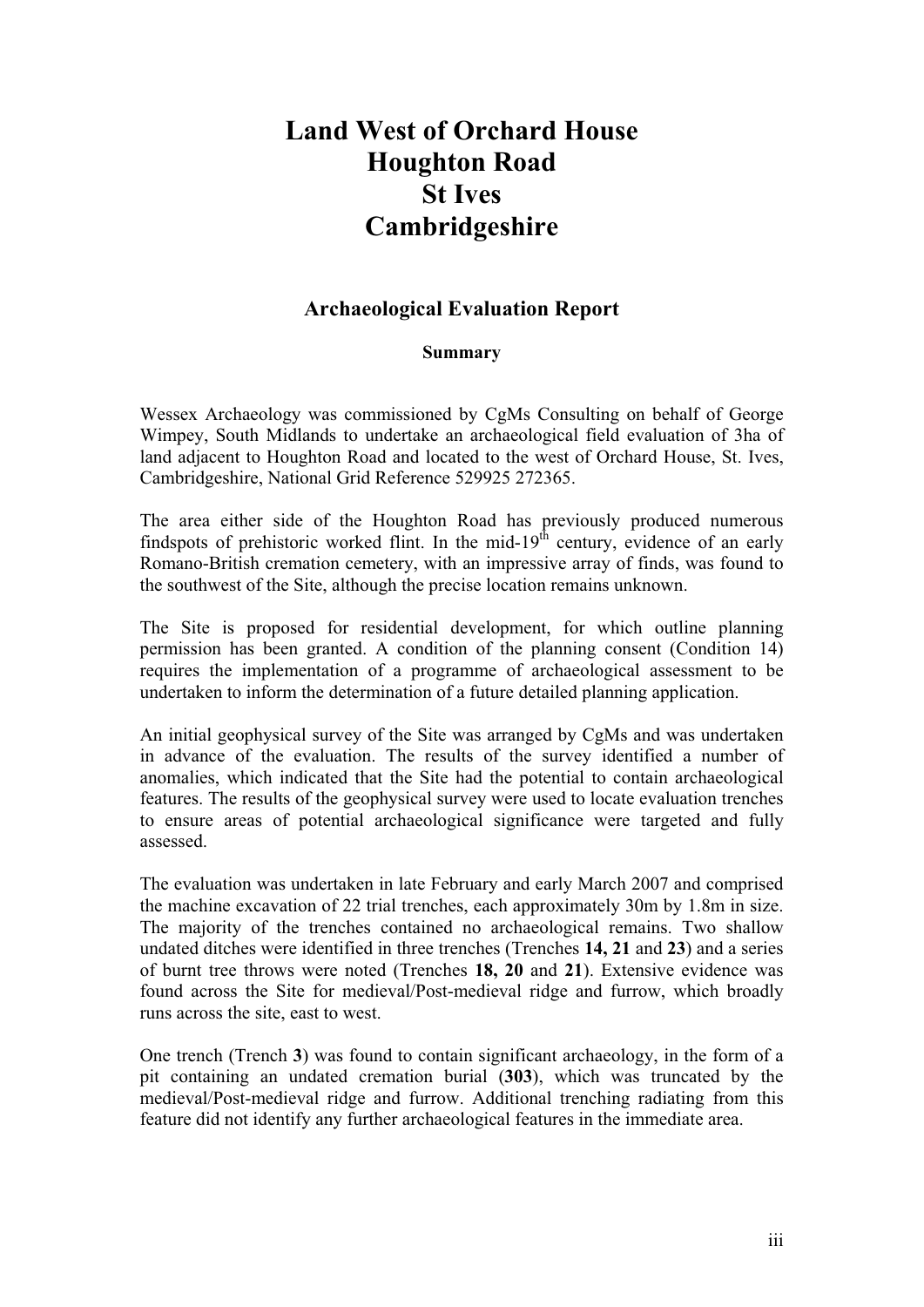# **Land West of Orchard House Houghton Road St Ives**

# **Archaeological Evaluation Report**

#### **Acknowledgements**

Wessex Archaeology would like to thank Rob Bourn of CgMs Consulting for commissioning the work. Wessex Archaeology would also like to acknowledge the help and assistance of Kasia Gdaniec, who monitored the evaluation on behalf of Cambridgeshire County Council during the course of the fieldwork.

The project was managed on behalf of Wessex Archaeology by Andy Manning. The fieldwork was directed in the field by Jamie Wright, assisted by Barry Hennessy, Charlotte Coles and Patrice de Rijk. The report was prepared by Jamie Wright and Andy Manning, with the illustrations prepared by Linda Coleman. The environmental processing was undertaken by Laura Catlin, the bulk samples were assessed by Dr Chris J. Stevens and Sarah F. Wyles. The charcoal and the requirements for radiocarbon dating were assessed by Dr Catherine Chisham and the cremated remains were assessed by Jackie McKinley. The finds were assessed by Rachel Seager Smith.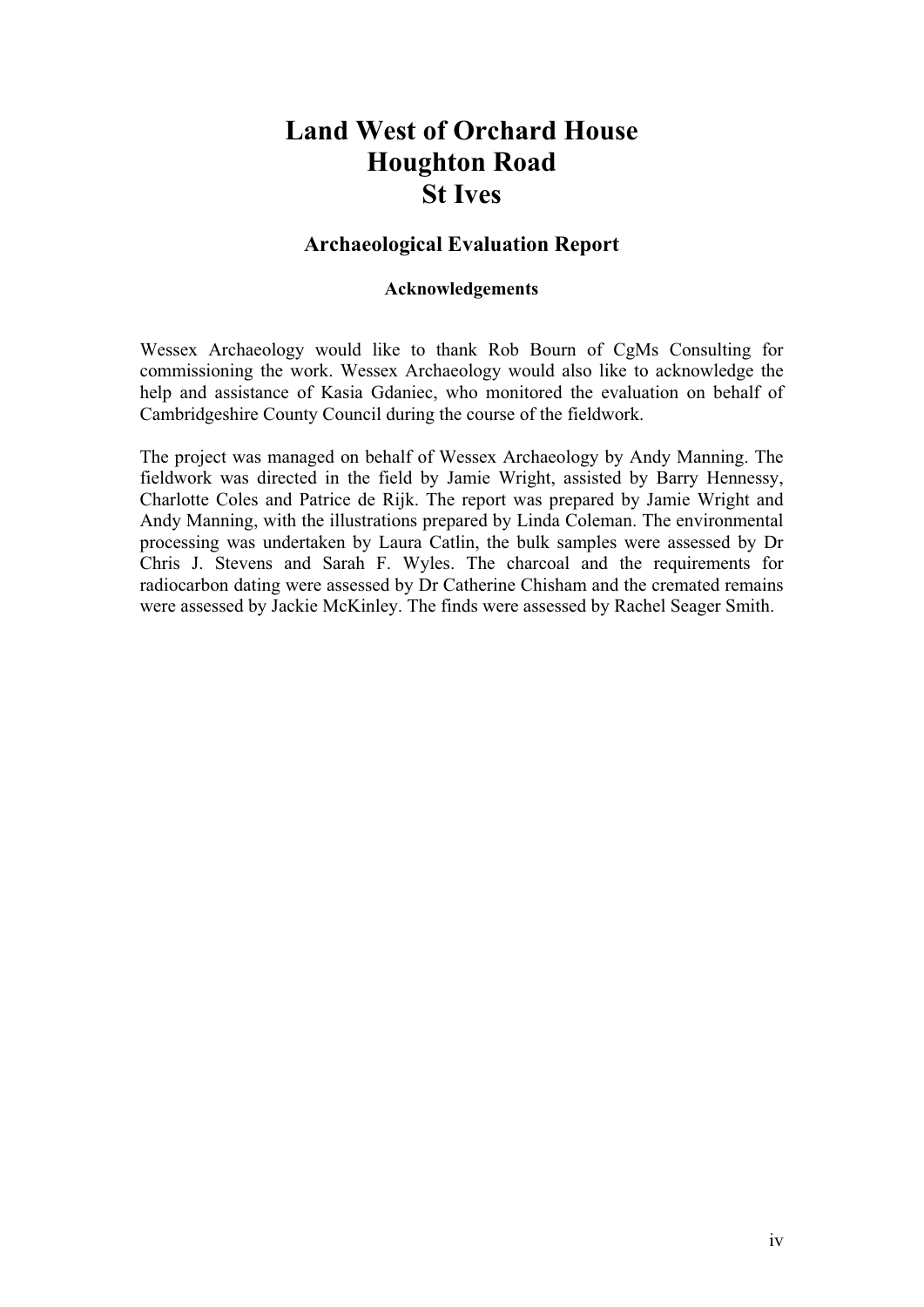# **Land West of Orchard House Houghton Road St Ives Cambridgeshire**

# **Archaeological Evaluation Report**

# **1 PROJECT BACKGROUND**

#### **1.1 Introduction**

- 1.1.1 Wessex Archaeology was commissioned by CgMs Consulting on behalf of George Wimpey, South Midlands to undertake an archaeological field evaluation by trial trenching at land west of Orchard House, Houghton Road, St. Ives, Cambridgeshire (hereafter 'the Site').
- 1.1.2 The Site comprises a rectangular plot of farmland and measures approximately 215m by 140m in size, an area of 3ha. The Site is centred on National Grid Reference 529925 272365 (**Figure 1**).
- 1.1.3 Outline planning permission (Planning Application H/04/02199/OUT) has been granted for residential development of the Site. A condition of the planning consent (Condition 14) requires the implementation of a programme of archaeological work, in accordance with a Written Scheme of Investigation (WSI), to be approved in writing by the Local Planning Authority, in advance of any archaeological fieldwork.
- 1.1.4 A Design Brief for Archaeological Evaluation was prepared by Cambridgeshire Archaeology Planning & Countryside Advice (CAPCA 2007).
- 1.1.5 An initial geophysical survey of the Site was arranged by CgMs and was undertaken in advance of the evaluation. The results of the survey were used to target evaluation trenches to ensure areas of identified, or potential, archaeological significance were fully assessed.
- 1.1.6 A Project Design setting out the strategy and methodology by which Wessex Archaeology would implement the programme of archaeological evaluation was submitted to, and approved by the Senior Archaeologist with CAPCA, acting on behalf of the Local Planning Authority, prior to the commencement of the field evaluation programme.

# **1.2 Site Location, Use and Geology**

1.2.1 The Site comprises a sub-rectangular section of farmland, bounded by Houghton Road to the south, residential housing to the east, farmland to the west and playing fields to the north. (**Figure 1**).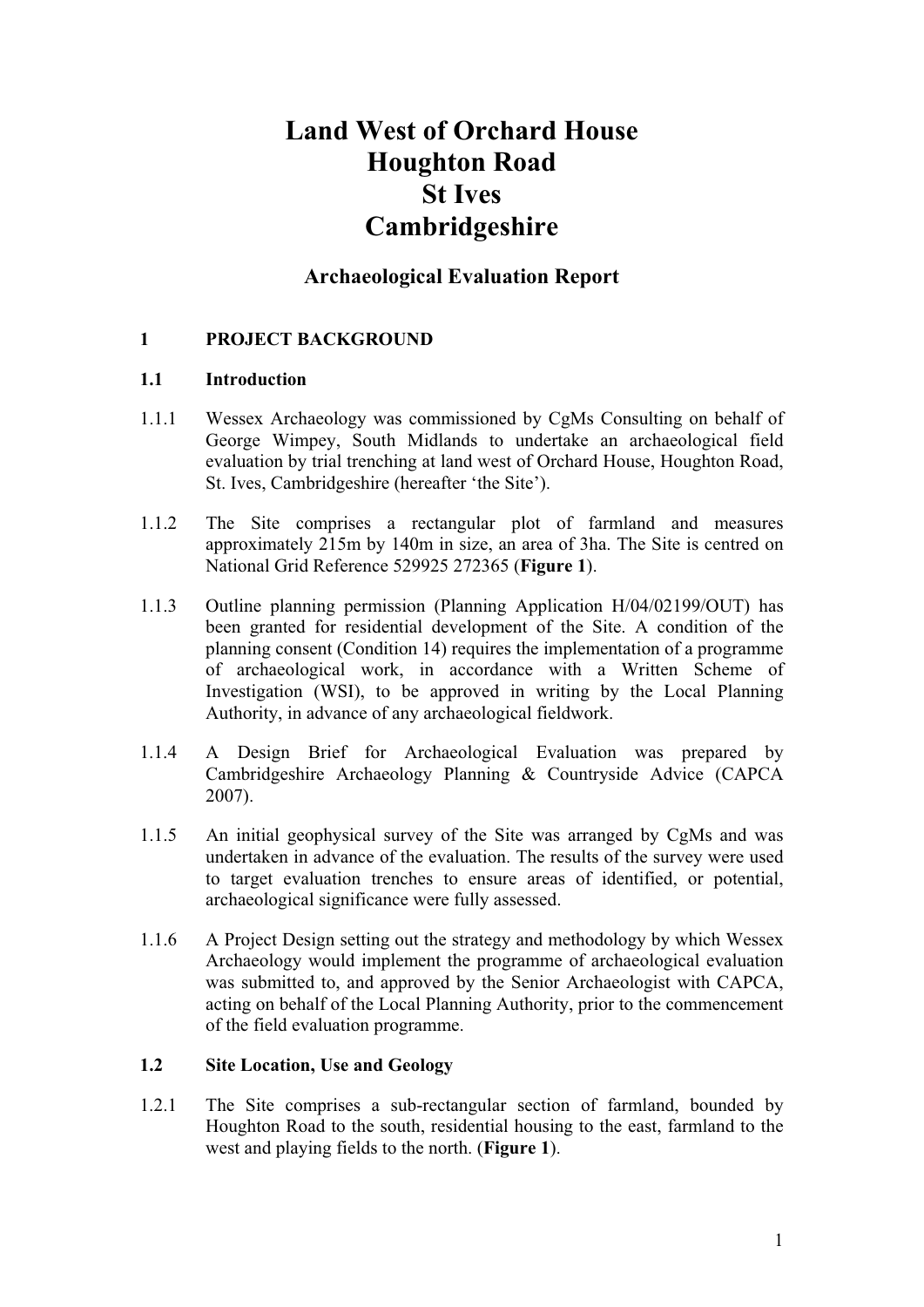- 1.2.2 At the time of the evaluation the Site comprised pasture land. The western half of the Site was fairly flat, lying at a height of 33m above Ordnance Datum (aOD) with a gentle downwards slope towards the eastern boundary, which lay at a height of 30.30m aOD.
- 1.2.3 The Site is located on Upper Jurassic Ampthill Clay, capped by Quaternary Boulder Clay (Geological Survey of Great Britain 1975). Lying approximately 1km to the south of the Site is the Great Ouse River. A narrow exposure of Oxford Clay and Corallian Beds is mapped between the Site and the River, which is fringed by  $1<sup>st</sup>$  and  $2<sup>nd</sup>$  Terrace gravels.

# **2 ARCHAEOLOGICAL/HISTORICAL BACKGROUND**

#### **2.1 Archaeological and Historical Background**

- 2.1.1 The Cambridgeshire Historic Environment Record (CHER) contains a total of 13 recorded archaeological findspots or sites, either on the Site or within 750m of the Site boundaries. A summary of the results is included below.
- 2.1.2 The majority of these recorded sites (8 in all) are prehistoric in date and comprise small Mesolithic (8500-4000BC) or Neolithic flint scatters (4000- 2400BC), which are located in a broad band to the west and especially to the south of the Site. This material is likely to be related to prehistoric activity, focused on the gravel terraces of the Great Ouse.

*Mesolithic* 

2.1.3 A microburin was found at Houghton Farm, 350m to the west of the Site, and worked flints adjacent to St Ives Thicket, 400m to the south of the Site.

# *Neolithic*

2.1.4 A worked flake was recovered from The Hayards, 750m to the west of the Site, and a flint blade Houghton Hill, 300m to the west of the Site. Small scatters of between two and nine flints are recorded at Houghton Grange, 400m to the southwest of the Site, The Grange 200m to the south-west and two scatters adjacent to St Ives Thicket, 400m to the south of the Site. These scatters have included arrowheads, scrapers, awls, burins and waste flakes.

#### *Romano-British*

- 2.1.5 A small number of findspots and sites of this period are known (five in total).
- 2.1.6 A small number of scattered artefacts, including coins, pottery and metalwork have been found at Houghton Hill Farm, 450m to the west of the Site, and pottery and metalwork were also recovered from St Ives Thicket, 350-700m to the south of the Site. Within the eastern area of the Site itself, a small piece of bronze metal work was recorded as being recovered from a builder's trench.

# *Medieval/post medieval*

2.1.7 Although no later finds are recorded on the CHER, surviving traces of likely medieval and post medieval ridge and furrow cultivation is clearly evident in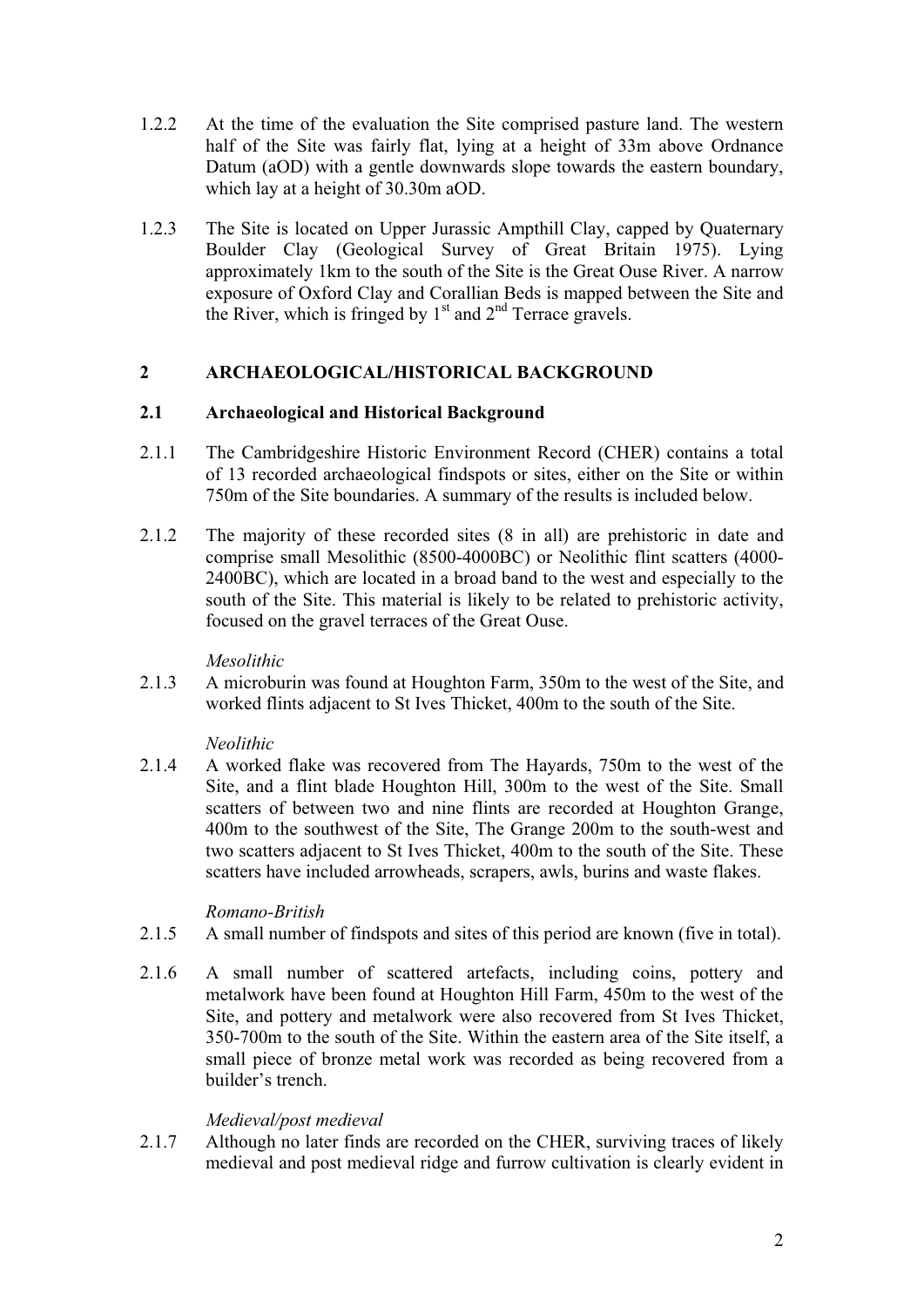fields surrounding the Site, associated with the settlement at Houghton, which dates from the early medieval period.

# **3 AIMS OF THE FIELDWORK PROGRAMME**

# **3.1 Objectives**

- 3.1.1 The objectives of the evaluation were to;
	- clarify the presence/absence and extent of any buried archaeological remains within the Site that may be threatened by development
	- identify, within the constraints of the evaluation, the date, character, condition and depth of any surviving remains within the Site.
	- x assess the degree of existing impacts to sub-surface horizons and to document the extent of archaeological survival of buried deposits.

# **3.2 Research Framework**

- 3.2.1 The recorded CHER sites and findspots highlight the potential for early prehistoric flint scatters, Early Romano-British burials and possible settlement and medieval/Post medieval cultivation.
- 3.2.2 The principal themes to be examined by the evaluation were;
	- to test the northwards extent of the early flint scatters, which are presently mainly recorded to the south of the Houghton Road
	- to investigate whether the Romano-British cemetery extends further to the north of the Houghton Road and/or evidence to support the presence of additional cemeteries or associated settlement
	- to investigate the extent and preservation of medieval/post medieval cultivation within the Site
	- to facilitate judgements on the status of the archaeological resource and allow the formulation of an appropriate response ('a mitigation strategy') to the impact of the proposed development on any surviving archaeological remains, if required.
- 3.2.3 The evaluation was carried out in accordance with the relevant guidance given in the Institute of Field Archaeologist's Standard and Guidance for Archaeological Field Evaluation (revised 1999).

# **4 METHODOLOGY**

# **4.1 Fieldwork**

# *General*

4.1.1 The evaluation comprised the excavation of an initial 22 trial trenches, each measuring 30m by 1.8m and representing a 5% sample of the available 3ha Site (**Figure 1**). The trenches were targeted on anomalies identified by the geophysical survey, undertaken in advance of the evaluation (Stratascan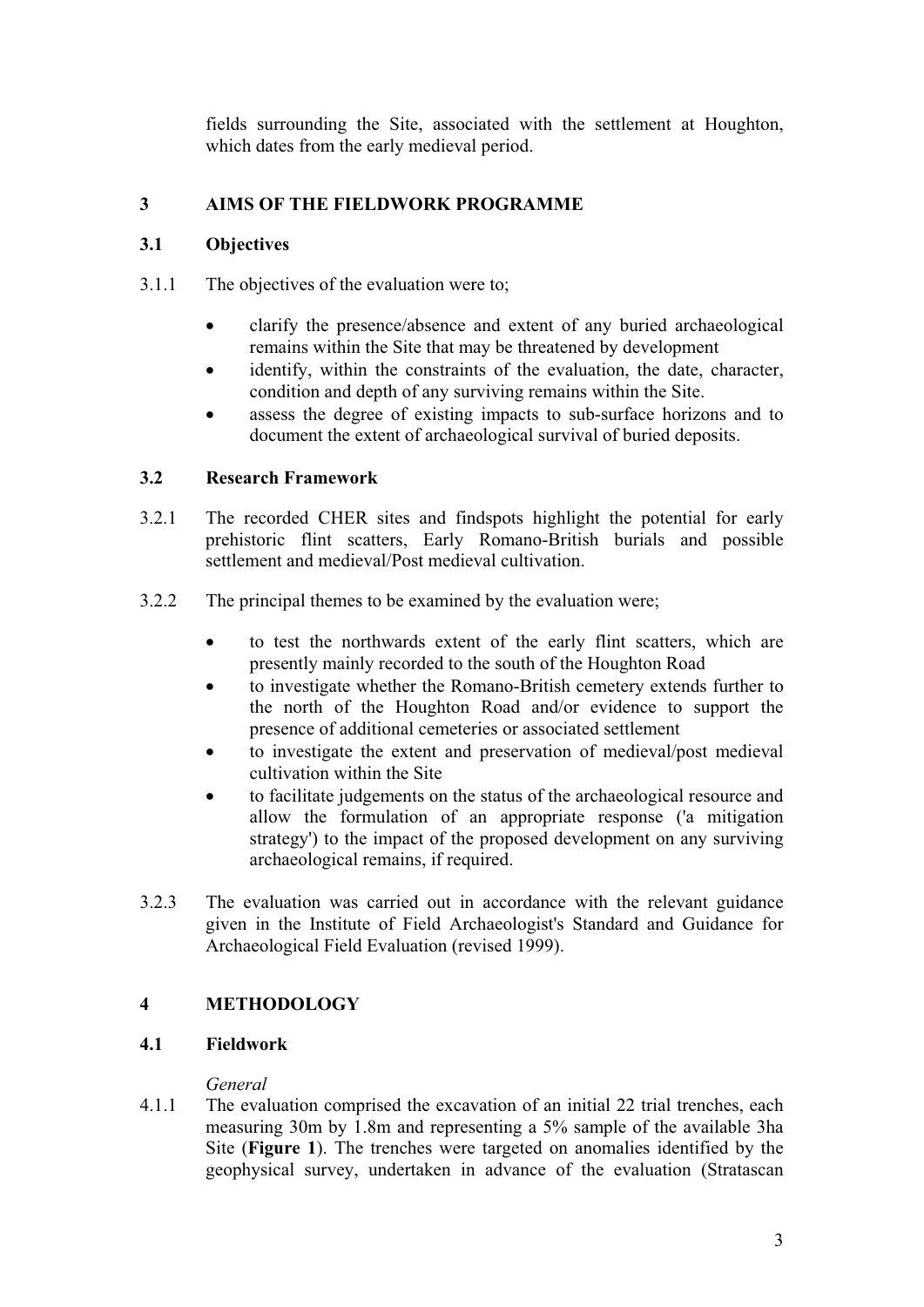2007). Following comments from the Senior Archaeologist with CAPCA, a number of changes in the trench arrangement were made.

- 4.1.2 The trenches were surveyed by Global Positioning System to ensure that the trenches were accurately located on areas of archaeological potential and tied into the OS National Grid.
- 4.1.3 All trenches were stripped using a mechanical excavator, under constant archaeological supervision. All overburden was removed to the top of the natural geology or the top of the archaeological deposits, whichever was higher.
- 4.1.4 All recording was on Wessex Archaeology *pro forma* sheets in accordance with Wessex Archaeology guidelines for fieldwork recording. A full photographic record was kept comprising black and white negatives, colour transparencies and digital images. All site drawings were at an appropriate scale, typically 1:10 for sections and 1:20 for plans.
- 4.1.5 One trench (Trench **3**) was identified as containing a likely human cremation burial. The remains were completely excavated in accordance with the standards set out in the IFA Technical Paper 13, *Excavation and postexcavation treatment of cremated and inhumed remains* under licence (Ref 07-0029), obtained in advance from the Department of Constitutional Affairs.
- 4.1.6 Following on-site consultation with the Senior Archaeologist with CAPCA, additional trenching was undertaken, radiating from the cremation burial, to locate any further such features. The fieldwork was undertaken between  $26<sup>th</sup>$ February and  $6<sup>th</sup>$  March 2007.

# **5 RESULTS**

# **5.1 Introduction**

- 5.1.1 The evaluation found no evidence for significant archaeological features, with the exception of a single undated cremation burial (**303**) within the eastern area of the Site and a pattern of medieval/Post-medieval ridge and furrow running east-west throughout the extent of the Site.
- 5.1.2 Context numbers referred to in this report were trench specific and consisted of the trench number followed by two digits, so that e.g. context **103** was located in Trench 1 and **310** in Trench 3.
- 5.1.3 A trench summary of the contexts recorded within each trench is contained in **Appendix 1**.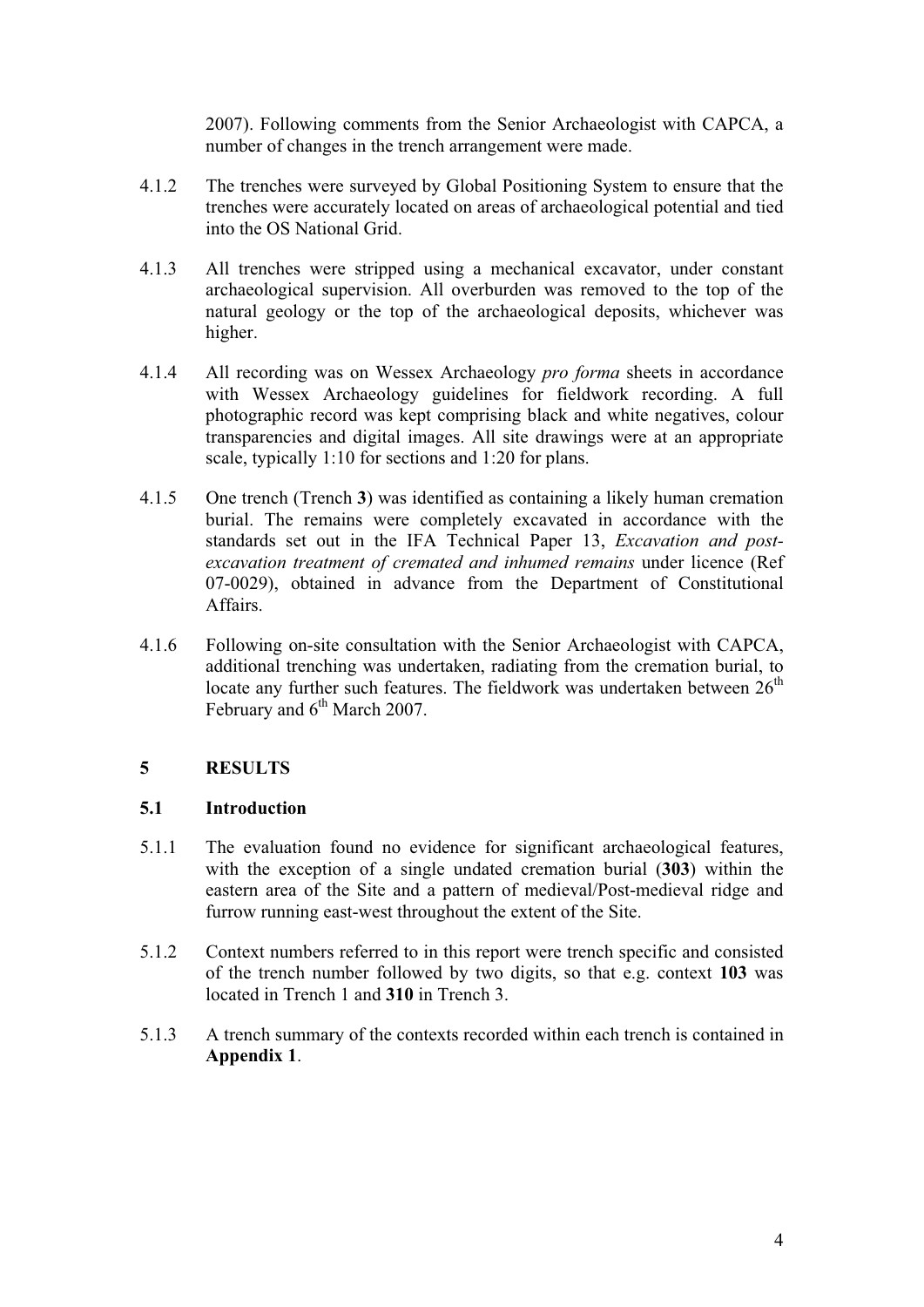# **5.2 Soil Profile**

- 5.2.1 Geological deposits were encountered immediately below topsoil.
- 5.2.2 Solid geology (Ampthill Clays) was not encountered but the drift (Boulder Clay) was. This highly calcareous clay was generally covered by presumed periglacial deposits - a *c*. 0.2m depth of silty clay with varying proportions of inclusions and colours and sometimes with 0.2m wide bands of coarse sandy clay. Cut into the natural clays were furrows of medieval or post medieval ploughing. The furrows were 0.7m wide and *c*. 7m apart.
- 5.2.3 Ceramic field drains and mole plough scars were frequently encountered during machining, reinforcing the initial impressions of a waterlogged soil.

#### **5.3 Geophysical Anomalies and Negative Features**

- 5.3.1 A comparison of features exposed by machining and the geophysical anomalies shows that the non-intrusive survey had accurately predicted the ridge and furrow which was recorded in most of the trenches.
- 5.3.2 A linear anomaly in the south-west of the Site was present in Trenches 21 and 23, extending further to the south than on the original plot. A second short linear anomaly coincided with a burnt tree throw in the eastern end of Trench 18. Only one of the anomalies interpreted as possible pits was positively uncovered (in Trench 20) and was identified as a burnt tree throw.
- 5.3.3 The southern edge of the large oval anomaly to the west of centre of the Site was targeted in Trench 18, but only an unusually dense patch of gravel was present. The square anomaly in the southwest of the Site was investigated in Trench 21 and was found to be the result of modern disturbance.

# **5.4 Archaeological features**

5.4.1 An undated cremation burial, two undated shallow ditches, a small number of tree throws and the widespread remains of ridge and furrow were the only archaeological features observed.

#### *Cremation Burial 303*

- 5.4.2 A subcircular shallow pit, **303**, 0.56m in diameter and only 0.06m in depth, containing abundant charcoal, burnt bone and burnt or fired clay was uncovered in the northwestern end of Trench 3, located close to the eastern boundary of the Site (**Plate 1**). Due to charcoal staining of the natural clay, into which the pit had been cut, the pit was excavated to a total depth of 0.17m, to ensure the complete removal of the fill.
- 5.4.3 The upper 0.06m of the pit fill, **304**, contained the majority of the artefacts and ecofacts. The same materials were also in what appeared to be the upper part of the natural clay but in vastly reduced quantities. It now appears that drying and shrinking of the natural clay had allowed material to move downwards from the pit fill, leading to contamination of the underlying natural clay. The cremation deposit was excavated in quadrants by layer and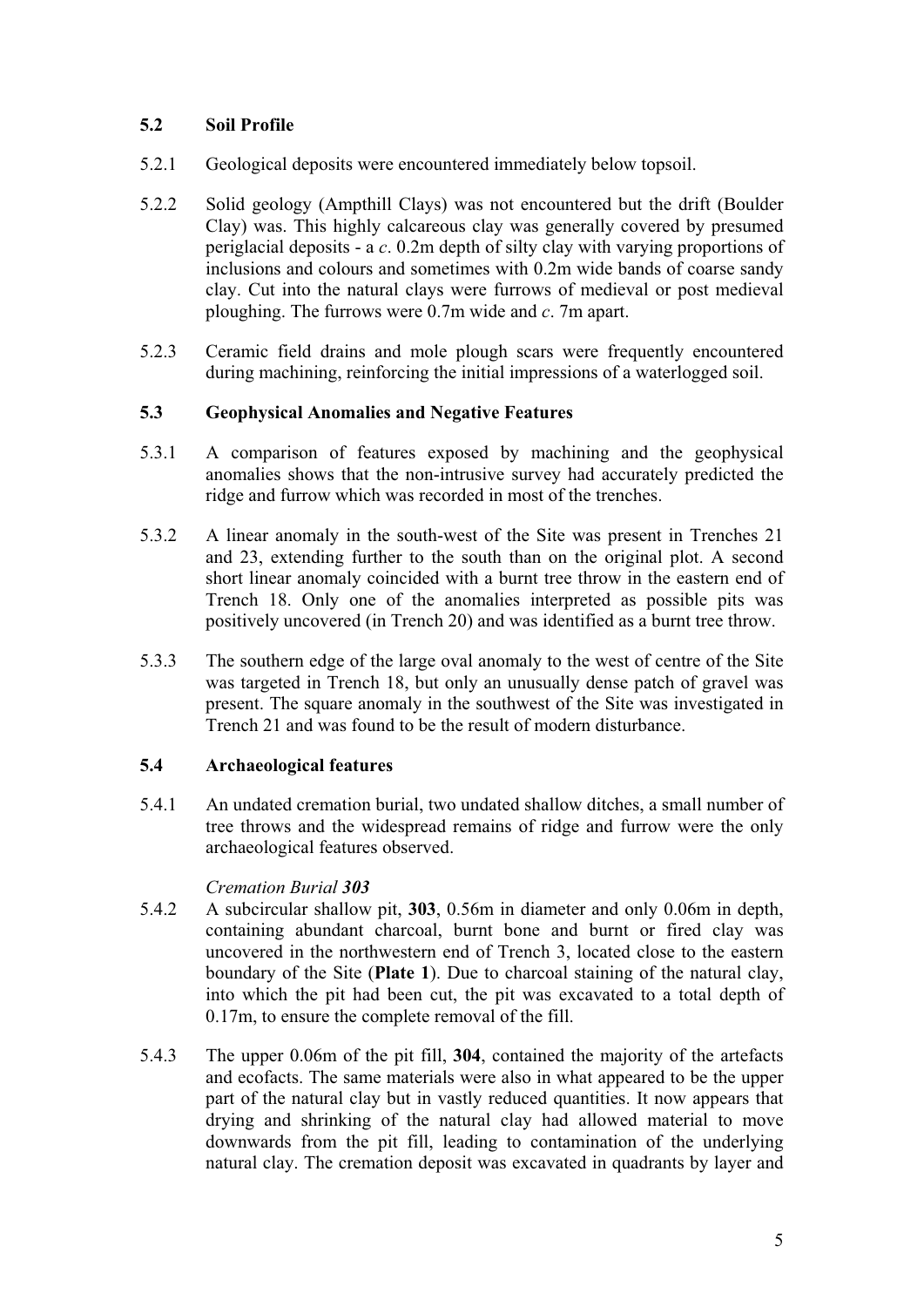was 100% sampled. The pit appears to have been truncated by the ridge and furrow ploughing.

# *Ditch 2107/2304*

5.4.4 A shallow ditch 2107/2304, at least 25m in length, 0.80m in width and 0.30m in depth, was uncovered running north-south through Trenches 21 and 23 (**Plate 2**). No artefacts were recovered.

# *Ditch 1403*

5.4.5 Aligned northwest to southeast and exposed for a length of 4m this ditch was 0.6m wide and 0.25m deep at the level of machining. It contained a single, fill and contained no dating evidence.

# *Tree Throws*

- 5.4.6 Tree throws that had been subsequently burnt were present in Trenches 18, 20 and 21. Tree throws in Trenches 18 and 20 (**1803** and **2003)** were both classic examples with a crescent shape and concave to the east or north-east. Both tree throws showed strong evidence of burning with black and red fills on the surface that feathered off into *in situ* natural clays. No dating material was recovered from any of the tree throws.
- 5.4.7 In Trench 21 there were two small features (**2103** and **2105)** containing charcoal, which have been interpreted as three throws. There was no scorching of the natural clays and the episodes of burning must have been short lived. Feature **2103** was slightly larger than **2105** at 0.4m by 0.65m and 0.15m deep. Both features contained common charcoal but no other artefacts.

# **6 FINDS**

# **6.1 General**

6.1.1 A small quantity of finds was recovered during the evaluation, deriving from four stratified and five unstratified contexts within eight trenches. The assemblage (quantified by context in **Table 1**) consists largely of worked flint, with minor occurrences of modern pottery (unstratified in trench 4); burnt, unworked flint, and small amounts of fired clay and cremated human bone.

# **6.2 Worked and Burnt Flint**

- 6.2.1 The worked flint comprises flake and core material; one core (unstratified) may have been reused as a hammerstone. There are no other tools or utilised pieces. Most pieces are edge damaged, and the degree of patination varies. In the absence of diagnostic pieces this small group cannot be closely dated; none was found in stratified contexts.
- 6.2.2 The burnt flint is of unknown date, as are the small quantities of fired clay and cremated bone recovered from pit 303.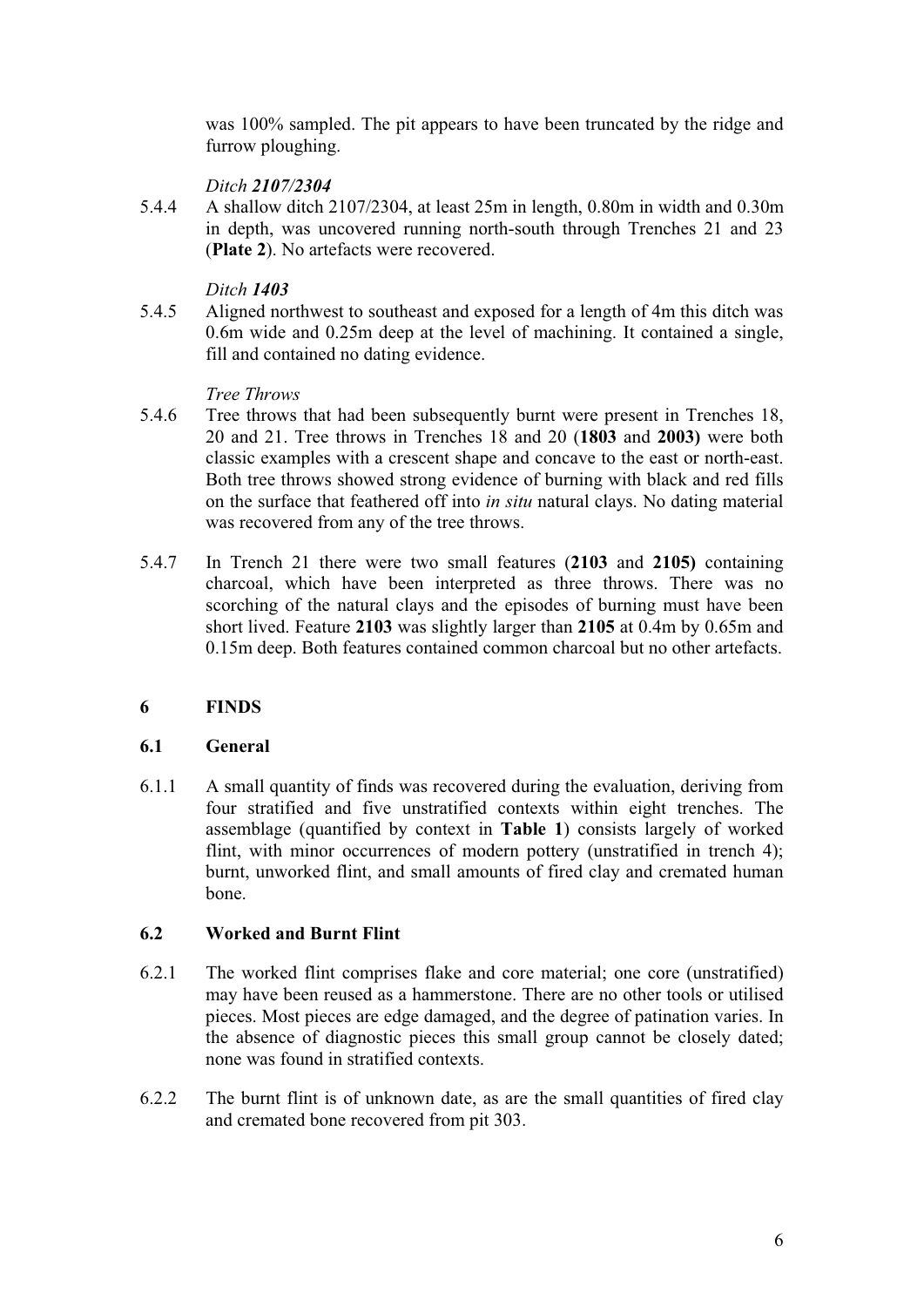# **6.3 Human Bone**

- 6.3.1 The cremated human bone was found unurned, and only small quantities are represented (a total of 320g, most of which came from the pit fill, **304**). The bone, which represents the remains of an adult, is in fragmentary condition, well oxidised, and little trabecular bone survives. Pit **303** was excavated in quadrants and the soil sieved for total bone recovery; the distribution of bone quantity across the quadrants appears fairly consistent, but a high proportion of skull vault fragments were noted in one quadrant.
- 6.3.2 Further analysis of the bone would be needed to confirm details of age and sex (if condition of the bone allows), and allowing comment on pyre technology, as well as examining the bone distribution in more detail, in order to highlight possible patterning, and therefore aspects of funerary ritual.

|           |              | ັ<br>Worked | <b>Burnt</b> | o<br>$\bullet$<br>Fired | Human       |                |
|-----------|--------------|-------------|--------------|-------------------------|-------------|----------------|
| <b>Tr</b> | Context      | Flint       | <b>Flint</b> | Clay                    | <b>Bone</b> | <b>Pottery</b> |
|           | unstrat.     | 1/115       |              |                         |             |                |
| 3         | 304          |             |              | 250g                    | 315g        |                |
| 3         | 305          |             |              |                         | 5g          |                |
| 4         | unstrat.     | 1/18        |              |                         |             | 1/7            |
| 5         | unstrat.     | 1/121       |              |                         |             |                |
| 6         | unstrat.     | 3/107       |              |                         |             |                |
| 8         | unstrat.     | 1/132       |              |                         |             |                |
| 18        | 1804         |             | 1/7          |                         |             |                |
| 20        | 2004         |             | 6/38         |                         |             |                |
|           | <b>TOTAL</b> | 7/493       | 7/45         | 250g                    | 320g        | 1/7            |

**Table 1: All finds by context (number / weight in grammes)** 

# **7 ENVIRONMENTAL**

# **7.1 Introduction**

7.1.1 Ten samples were taken from quadranted spits of the cremation deposit (**304**) in Pit **303** and the underlying natural deposit (**305**) to retrieve any charred plant remains and wood charcoal and datable finds as well as cremated bone.

# **7.2 Charred Plant Remains and Charcoals**

- 7.2.1 Bulk samples were processed by standard flotation methods; the flot retained on a 0.5 mm mesh, residues fractionated into 4mm, 2mm and 1mm fractions and dried. The coarse fractions (>4 mm) were sorted, weighed and discarded. Flots were scanned under a  $x10 - x40$  stereo-binocular microscope and the presence of charred remains quantified (**Table 2**) to record the preservation and nature of the charred plant and charcoal remains. Preliminary identifications of dominant or important taxa are noted below, following the nomenclature of Stace (1997).
- 7.2.2 The flots were generally larger than average, but contained a high number of roots (up to 80%) and probable modern seeds that may be indicative of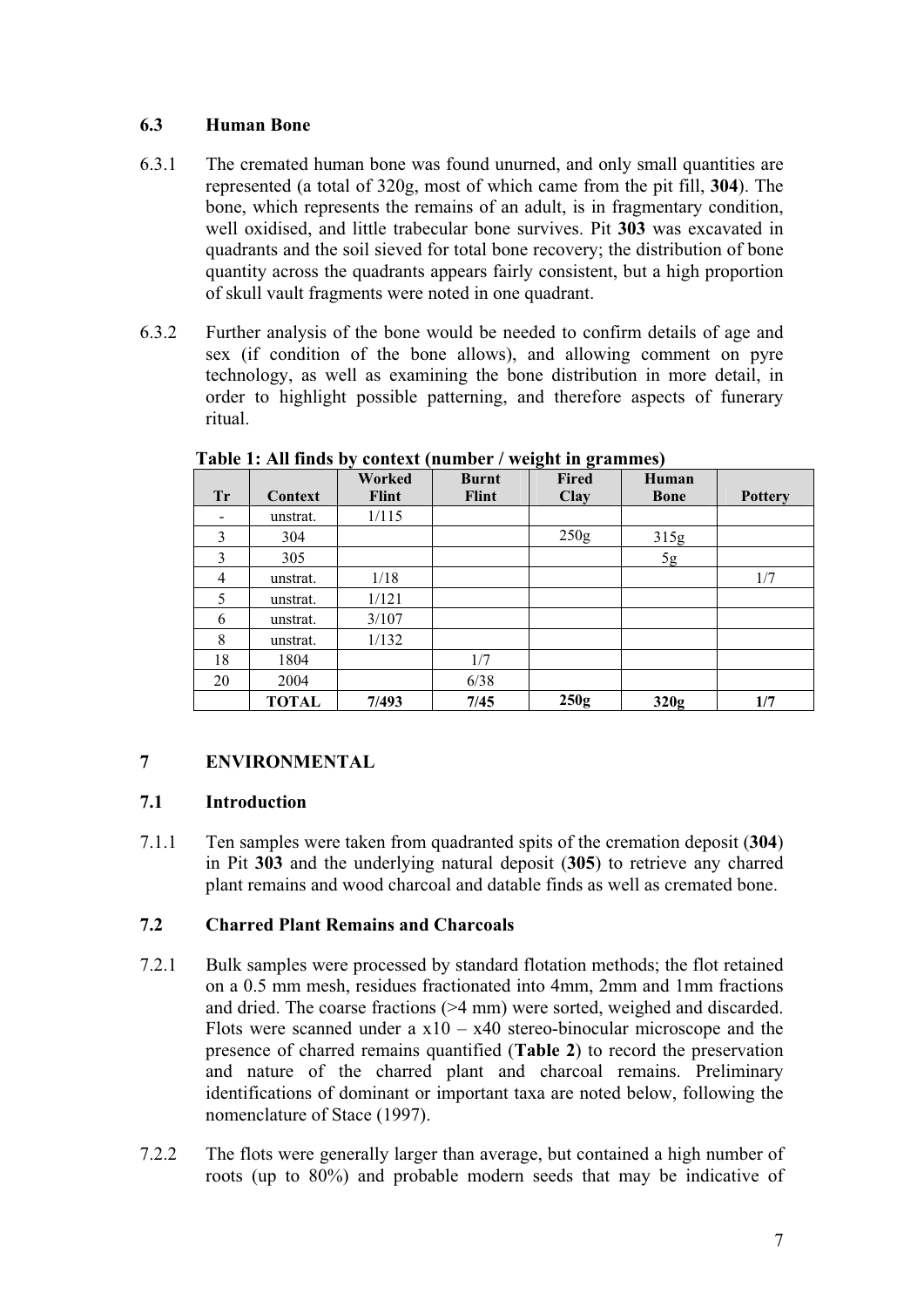stratigraphic movement, reworking or the degree of contamination by later intrusive elements. Charred material comprised varying degrees of preservation.

#### *Charred plant remains*

- 7.2.3 Very little charred material was retrieved from the samples. Three samples produced charred grain fragments; the indeterminate grain fragment and possible barley (*Hordeum vulgare*) grain were poorly preserved, whereas the free-threshing wheat (*Triticum aestivum*) grain was in better condition.
- 7.2.4 However as this grain is more common from Saxon and later sites, it is likely that it is intrusive material, particularly as the flot consisted of 80% roots. The weed seeds recorded in the samples were mainly goosefoots (*Chenopodium* sp.) and one seed of speedwell (*Veronica* sp.). They were all considered likely to be modern intrusive seeds.

#### *Charcoal*

- 7.2.5 Charcoal was noted from the flots of the bulk samples and is recorded in **Table 2**. Very little charcoal of greater than 4mm was recorded. The charcoal was mainly mature wood fragments.
- 7.2.6 The charcoal was relatively plentiful from the feature as a whole. However, it occurs at a shallow depth and the degree of rooting (and by inference bioturbation) is exceptionally high. There is a high possibility therefore of contamination of the sample with older or indeed more recent material.
- 7.2.7 Although the wood charcoal is physically dateable, it is not recommended that radiocarbon dating be attempted due to this risk of contamination, the date gained may not relate to the date of cremation. The actual cremated bone is small in terms of volume and individual fragment size and is also not well-suited to dating.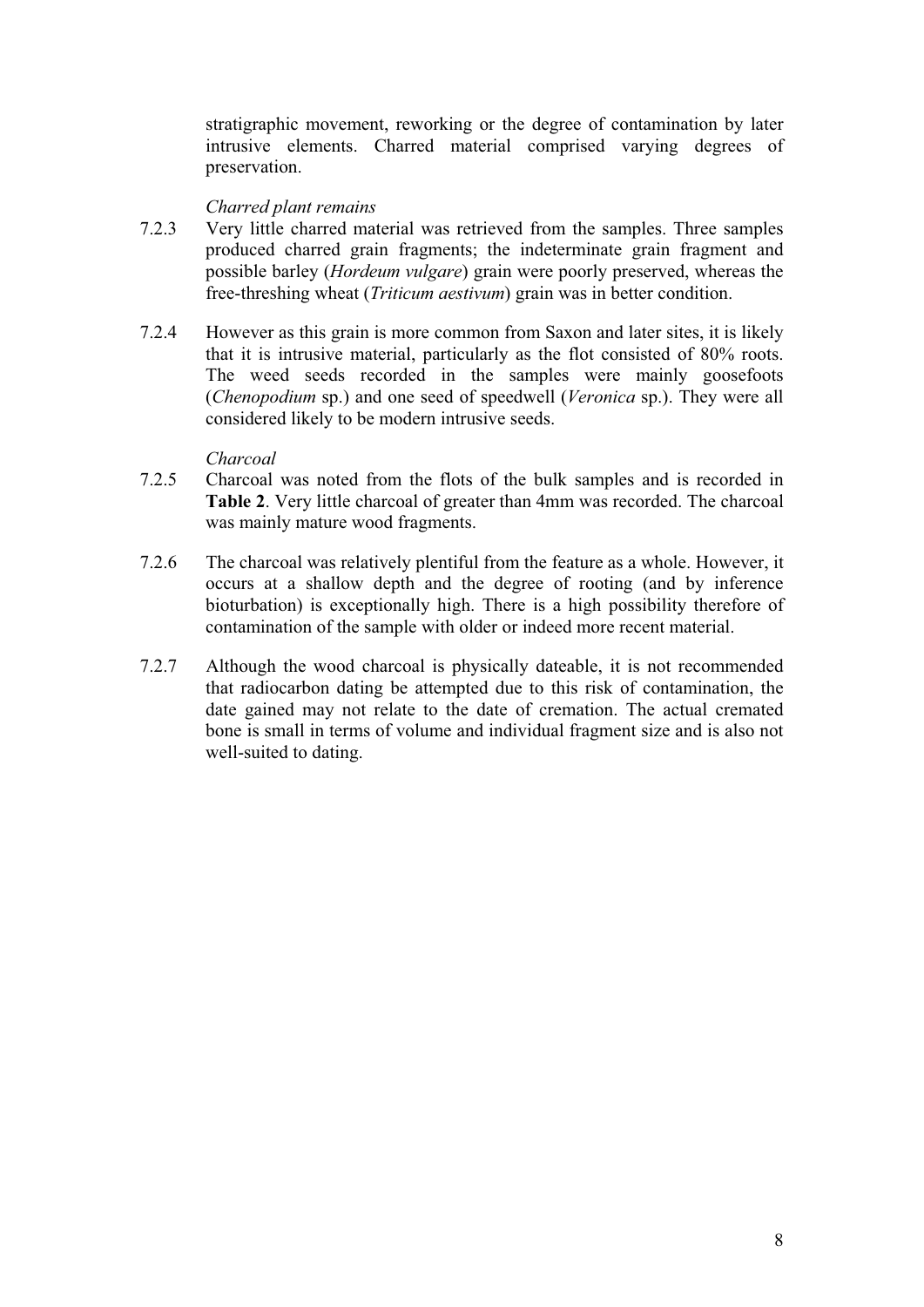|                   |         |                |                         |                       |                          |                          | Flot                 |                 |                |                              | Residue  |
|-------------------|---------|----------------|-------------------------|-----------------------|--------------------------|--------------------------|----------------------|-----------------|----------------|------------------------------|----------|
| Feature           | Context | Sample size    |                         | flot size Grain       |                          | Chaff                    | <b>Charred Seeds</b> |                 | Charcoal       | Other                        | Charcoal |
| type/no           |         |                | litres  ml              |                       |                          |                          | other                |                 | $>4$ mm        |                              | $>4$ mm  |
| Cremation Pit 303 |         |                |                         |                       |                          |                          |                      |                 |                |                              |          |
| Surface           | 304     | $\mathbf{1}$   | 1                       | $25^{60}$             |                          | -                        | A                    | Chenopodium     | $\mathcal{C}$  | $\qquad \qquad \blacksquare$ |          |
|                   |         |                |                         |                       |                          |                          |                      | (Prob. modern)  |                |                              |          |
| Surface           | 304     | $\overline{3}$ | 10                      | 40<br>$\overline{80}$ | $\overline{a}$           | $\overline{a}$           | $A^*$                | Chenopodium     | $\overline{C}$ |                              |          |
|                   |         |                |                         |                       |                          |                          |                      | (Prob. modern   |                |                              |          |
| NE Quad           | 304     | $\overline{4}$ | $\overline{2}$          | $15^{70}$             |                          | $\overline{\phantom{0}}$ | B                    | Chenopodium     | $\overline{C}$ | Valloni                      |          |
|                   |         |                |                         |                       |                          |                          |                      | (Prob. modern   |                | a(C)                         |          |
| NW Quad 304       |         | 5              | $\overline{c}$          | $20^{75}$             |                          | $\blacksquare$           | B                    | Chenopodium     | $\mathcal{C}$  | Valloni                      |          |
|                   |         |                |                         |                       |                          |                          |                      | (Prob. modern   |                | a(C)                         |          |
| <b>SE</b> Quad    | 304     | 6              | 2.5                     | 50<br>50              | $\mathcal{C}$            |                          | B                    | 1 x ?Barley     | B              | Valloni                      |          |
|                   |         |                |                         |                       |                          |                          |                      | grain           |                | a(C)                         |          |
|                   |         |                |                         |                       |                          |                          |                      | Chenopodium     |                |                              |          |
|                   |         |                |                         |                       |                          |                          |                      | (Prob. modern   |                |                              |          |
| SW Quad 304       |         | $\overline{7}$ | $\overline{2}$          | 65<br>$\overline{50}$ | $\overline{\phantom{a}}$ | $\blacksquare$           | B                    | Chenopodium     | $\mathcal{C}$  |                              |          |
|                   |         |                |                         |                       |                          |                          |                      | (Prob. modern   |                |                              |          |
| NE Quad           | 305     | 8              | $\mathbf{1}$            | $10^{-80}$            | ÷.                       | $\overline{a}$           | $\mathcal{C}$        | Chenopodium     | ÷.             |                              |          |
|                   |         |                |                         |                       |                          |                          |                      | (Prob. modern   |                |                              |          |
| NW Quad $305$     |         | 9              | $\overline{3}$          | $15^{80}$             | $\overline{C}$           |                          | $\mathcal{C}$        | 1 x             |                | Valloni                      |          |
|                   |         |                |                         |                       |                          |                          |                      | indeterminate   |                | a(C)                         |          |
|                   |         |                |                         |                       |                          |                          |                      | grain           |                |                              |          |
|                   |         |                |                         |                       |                          |                          |                      | Chenopodium     |                |                              |          |
|                   |         |                |                         |                       |                          |                          |                      | (Prob. modern   |                |                              |          |
| SE Quad           | 305     | 10             | 3                       | $25^{80}$             | $\mathcal{C}$            |                          | $\mathcal{C}$        | 1 x free-       | $\mathcal{C}$  | Valloni                      |          |
|                   |         |                |                         |                       |                          |                          |                      | threshing wheat |                | a(C)                         |          |
|                   |         |                |                         |                       |                          |                          |                      | grain           |                |                              |          |
|                   |         |                |                         |                       |                          |                          |                      | Chenopodium     |                |                              |          |
|                   |         |                |                         |                       |                          |                          |                      | (Prob. modern   |                |                              |          |
| SW Quad 305       |         | 11             | $\overline{\mathbf{3}}$ | 80<br>20              |                          |                          | $\mathcal{C}$        | Chenopodium     |                |                              |          |
|                   |         |                |                         |                       |                          |                          |                      | (Prob. modern   |                |                              |          |

**Table 2: Assessment of the charred plant remains and charcoal** 

KEY:  $A^{**}$  = exceptional,  $A^*$  = 30+ items,  $A = \ge 10$  items,  $B = 9$  - 5 items,  $C = \le 5$  items Analysis:  $C = \le 5$ charcoal,  $P =$  plant,  $C14 =$  radiocarbon suggestions

NOTE: <sup>1</sup> flot is total, but flot in superscript =  $\%$  of rooty material.

#### **8 DISCUSSION**

- 8.1.1 The majority of the evaluation trenches identified no evidence for significant archaeological remains. The evaluation identified a widespread pattern of ridge and furrow, which runs east to west and covers the entire Site. In addition, two shallow undated ditches were identified in three trenches (Trenches **14, 21** and **23**) and a series of burnt tree throws were also noted (Trenches **18, 20** and **21**), although none of these features contained any datable evidence.
- 8.1.2 The only significant archaeological feature found was cremation burial within Pit **303**, at the eastern edge of the Site. No datable material was found with the cremated remains, which appear to have been heavily truncated by later medieval/Post-medieval ploughing. Additional trenching radiating from this pit did not identify any further archaeological features in the immediate area.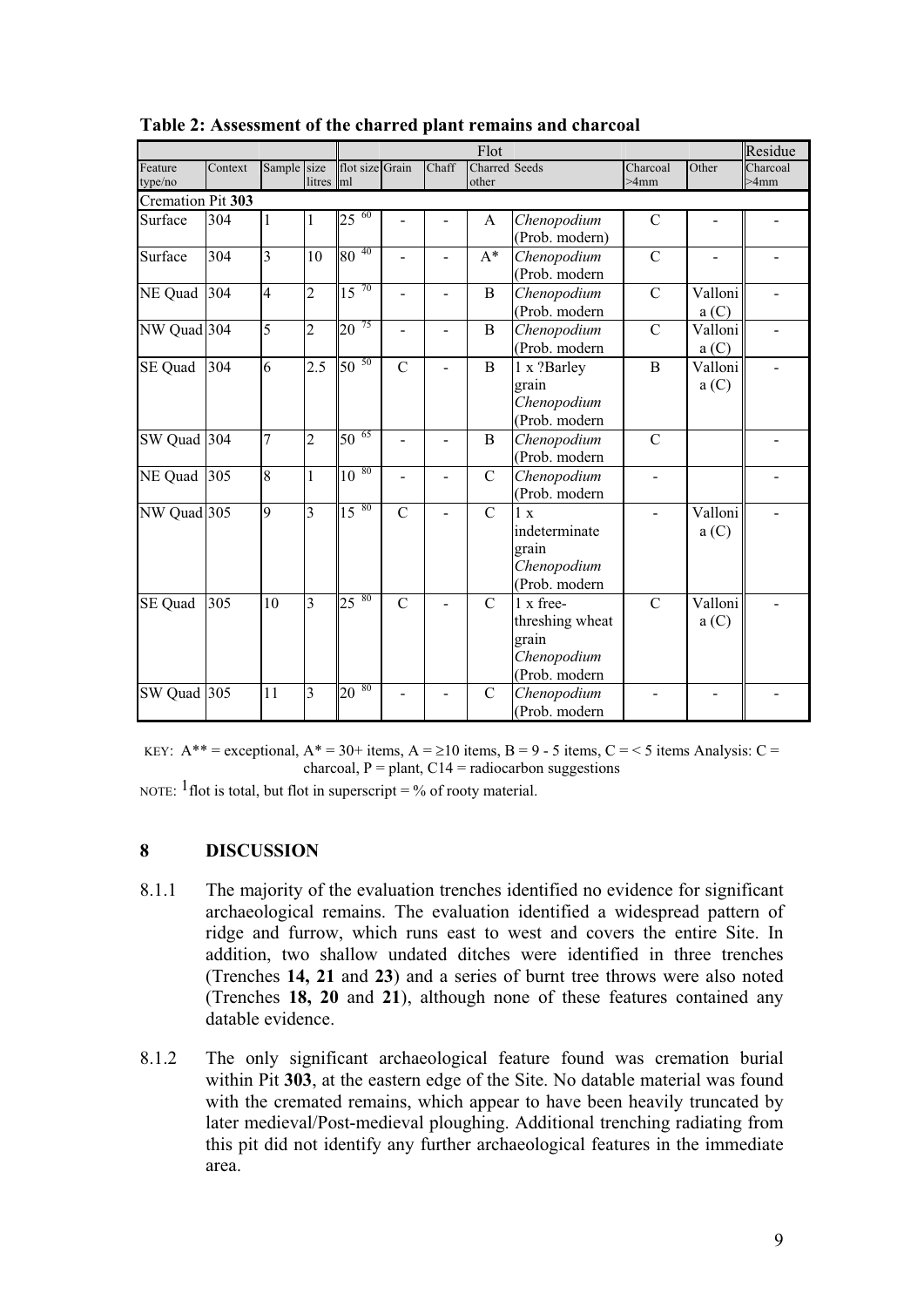- 8.1.3 In relation to previously recorded findspots, the cremation burial was found close to the location of the fragment of Romano-British copper alloy recovered from a builder's trench at the eastern edge of the Site. However, the cremated deposit, due to modern contamination, has little potential to provide an accurate radiocarbon date, which would have enabled the burial to be put into context.
- 8.1.4 The cremation burial itself could be related to the early Romano-British cremation cemetery found in the mid 19th century, although the precise location of this cemetery is unclear. While it is possible that the Site could have contained further cremation burials- subsequently removed by later ploughing- no evidence for residual Romano-British finds or scattered bone and charcoal deposits was observed across the Site. On the available evidence, the cremation burial appears to have been either an isolated burial or a possible outlier of the main cemetery. In addition, no evidence at all was found to suggest settlement, which antiquarian references associated with the cemetery.
- 8.1.5 A small quantity of residual worked and burnt flint was recovered across the Site, largely collected as unstratified material. All the worked flint (core and flakes) is undatable, but is still consistent with the previously recorded small scatters of Mesolithic and Neolithic worked flint, which has been regularly found in the vicinity of the Site.

#### **9 REFERENCES**

- CAPCA, 2007, *Design Brief for Archaeological Evaluation*, Unpublished Brief
- Geological Survey of Great Britain, 1975, Huntington, Sheet 187, Drift Deposits, 1:50,000
- Stratascan, 2007, *Geophysical Survey Report; Orchard House, Houghton, St. Ives* Unpublished Client Report ref. J2304
- Stace, C., 1997. *New flora of the British Isles.* 2<sup>nd</sup> Edition. Cambridge: Cambridge University Press
- Wessex Archaeology, 2007, *Land West of Orchard House, Houghton Road, St. Ives, Cambridgeshire; Written Scheme of Investigation for an Archaeological Evaluation*, Unpublished Client Rep. Ref. 65440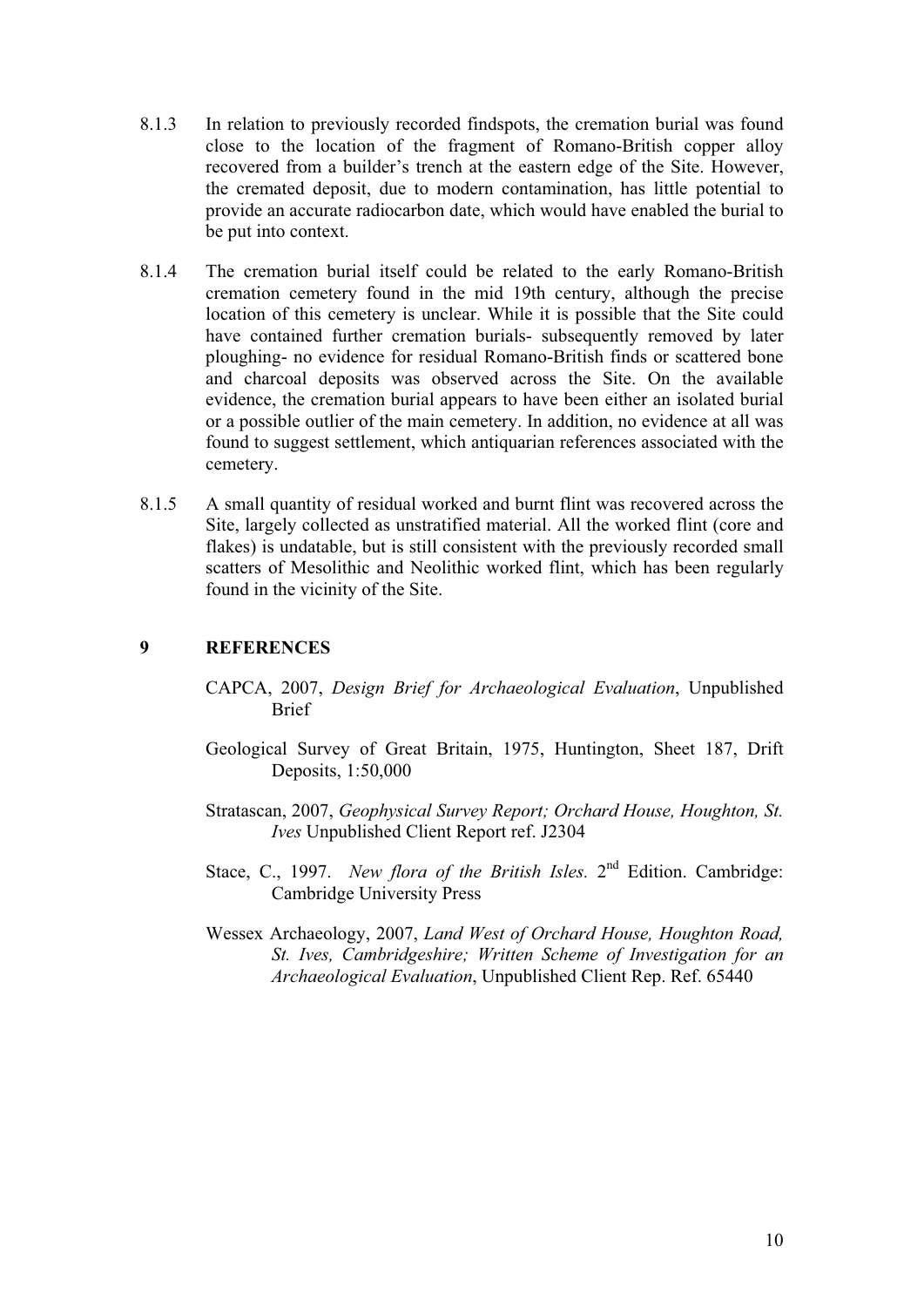# **APPENDIX 1 TRENCH SUMMARY TABLES**

# **TRENCH 1**

| <b>NGR</b>        |                                                                                              | 530007.2, 272418.5, 30.3<br>529976.2, 272421.5, 31.0 |                                                |  |  |  |
|-------------------|----------------------------------------------------------------------------------------------|------------------------------------------------------|------------------------------------------------|--|--|--|
| <b>Dimensions</b> |                                                                                              |                                                      | Length $31.1$ , Width 2.3, Max. depth 0.45 (m) |  |  |  |
| Context           | Depth $(m)$<br>Description                                                                   |                                                      |                                                |  |  |  |
| 101               | Topsoil: A greyish brown silty clay with occasional gravel. Relict ploughsoil.<br>$0 - 0.25$ |                                                      |                                                |  |  |  |
| 102               | Natural: A yellowish brown silty clay with coarse sand. Several ceramic land drains          |                                                      |                                                |  |  |  |
|                   | present, some ridge and furrow ploughing in the E containing animal bone and                 |                                                      |                                                |  |  |  |
|                   |                                                                                              | cinders/coke (not retained)                          |                                                |  |  |  |
|                   |                                                                                              | E end was flooded.                                   |                                                |  |  |  |

#### **TRENCH 2**

| <b>NGR</b>        |                                                                                              | 529974.7, 272391.9, 31.3                               | 530005.6, 272393.0, 30.4                    |  |  |
|-------------------|----------------------------------------------------------------------------------------------|--------------------------------------------------------|---------------------------------------------|--|--|
| <b>Dimensions</b> |                                                                                              |                                                        | Length 30.9, Width 2.2, Max. depth 0.38 (m) |  |  |
| Context           | Depth $(m)$<br>Description                                                                   |                                                        |                                             |  |  |
| 201               | Topsoil: A greyish brown silty clay with occasional gravel. Relict ploughsoil.<br>$0 - 0.25$ |                                                        |                                             |  |  |
| 202               | Natural: A yellowish brown clay/coarse sandy clay with frequent medium gravel.<br>> 0.25     |                                                        |                                             |  |  |
|                   | Occasional patches of highly calcareous clay.                                                |                                                        |                                             |  |  |
|                   | A 9.7m long and 0.3m wide slot was excavated to 0.4m max. along to N edge of trench          |                                                        |                                             |  |  |
|                   |                                                                                              | to try (unsuccessfully) to locate geophysical anomaly. |                                             |  |  |

#### **TRENCH 3**

| <b>NGR</b>        |                                                                                                 | 529975.9, 272386.9, 31.2                                                                     | 530008.0, 272357.2, 30.5                                           |               |  |
|-------------------|-------------------------------------------------------------------------------------------------|----------------------------------------------------------------------------------------------|--------------------------------------------------------------------|---------------|--|
| <b>Dimensions</b> |                                                                                                 |                                                                                              | Length $146.9$ (total), Width $11.0$ (max.), Max. depth $0.40$ (m) |               |  |
| Context           |                                                                                                 | Description                                                                                  |                                                                    | Depth $(m)$   |  |
| 301               |                                                                                                 | <b>Topsoil:</b> A greyish brown silty clay with occasional gravel.                           |                                                                    | $0 - 0.25$    |  |
| 302               |                                                                                                 | <b>Natural:</b> Yellowish brown silty clay with frequent pea grit, gravel (flint and chalk). |                                                                    | > 0.25        |  |
|                   |                                                                                                 | Patches of orange brown coarse sandy clay.                                                   |                                                                    |               |  |
| 303               |                                                                                                 | <b>Shallow pit:</b> A 0.50m by 0.56m oval with a concave base at 0.17m depth. Possibly over- |                                                                    | $0.25 - 0.42$ |  |
|                   |                                                                                                 | excavated where bone and burnt/fired clay had migrated down cracks in natural.               |                                                                    |               |  |
|                   |                                                                                                 | Excavated in quadrants and 100% sampled.                                                     |                                                                    |               |  |
| 304               | <b>Fill:</b> The upper fill of 303 was a very dark grey/black with much charcoal, burnt bone re |                                                                                              |                                                                    |               |  |
|                   | burnt/fired clay and occasional small flint gravel. Sharp boundary with 305.                    |                                                                                              |                                                                    |               |  |
| 305               | Fill: A yellowish brown silty clay with rare small flint gravel. Although pos. in situ          |                                                                                              |                                                                    |               |  |
|                   | natural this contained burnt bone, charcoal and red clay. The artefacts may have fallen         |                                                                                              |                                                                    |               |  |
|                   | down cracks opened during long periods of dry weather or bioturbation may have been             |                                                                                              |                                                                    |               |  |
|                   | responsible.                                                                                    |                                                                                              |                                                                    |               |  |
|                   |                                                                                                 | A 11m by 7m area was opened around 303 and 116m of extra trench excavated in a star          |                                                                    |               |  |
|                   |                                                                                                 | radiating from it.                                                                           |                                                                    |               |  |

# **TRENCH 4**

| <b>NGR</b> | 529986.1, 272341.2, 31.2                                                                       |                                                                                              | 530014.4, 272327.8, 30.53 |               |  |  |
|------------|------------------------------------------------------------------------------------------------|----------------------------------------------------------------------------------------------|---------------------------|---------------|--|--|
|            | Length 31.3, Width 2.5 (max.), Max. depth 0.35 (m)<br><b>Dimensions</b>                        |                                                                                              |                           |               |  |  |
| Context    | Depth $(m)$<br>Description                                                                     |                                                                                              |                           |               |  |  |
| 401        | <b>Topsoil:</b> A greyish brown silty clay with occasional gravel.                             |                                                                                              |                           |               |  |  |
| 402        | <b>Natural:</b> Yellowish brown clay with frequent pea grit, occasional gravel and chalk. Rare |                                                                                              |                           |               |  |  |
|            | patches of coarse sandy clay.                                                                  |                                                                                              |                           |               |  |  |
| 403        | Fill: Greyish brown silty clay with occasional gravel.<br>$0.22 - 0.42$                        |                                                                                              |                           |               |  |  |
| 404        |                                                                                                | <b>Ditch:</b> A N to S V-shaped ditch that was 0.2m wide and produced post medieval pottery. |                           | $0.22 - 0.42$ |  |  |

| <b>NGR</b>        |                                                                    | 529975.4, 272345.8, 31.4                                                  | 529981.1, 272315.1, 31.4 |  |  |  |  |
|-------------------|--------------------------------------------------------------------|---------------------------------------------------------------------------|--------------------------|--|--|--|--|
| <b>Dimensions</b> |                                                                    | Length 31.3, Width 2.3, Max. depth $0.38$ (m)                             |                          |  |  |  |  |
| Context           |                                                                    | Description                                                               |                          |  |  |  |  |
| 501               | <b>Topsoil:</b> A greyish brown silty clay with occasional gravel. |                                                                           |                          |  |  |  |  |
| 502               |                                                                    | Natural: A yellowish brown clay with pea grit and flint and chalk gravel. |                          |  |  |  |  |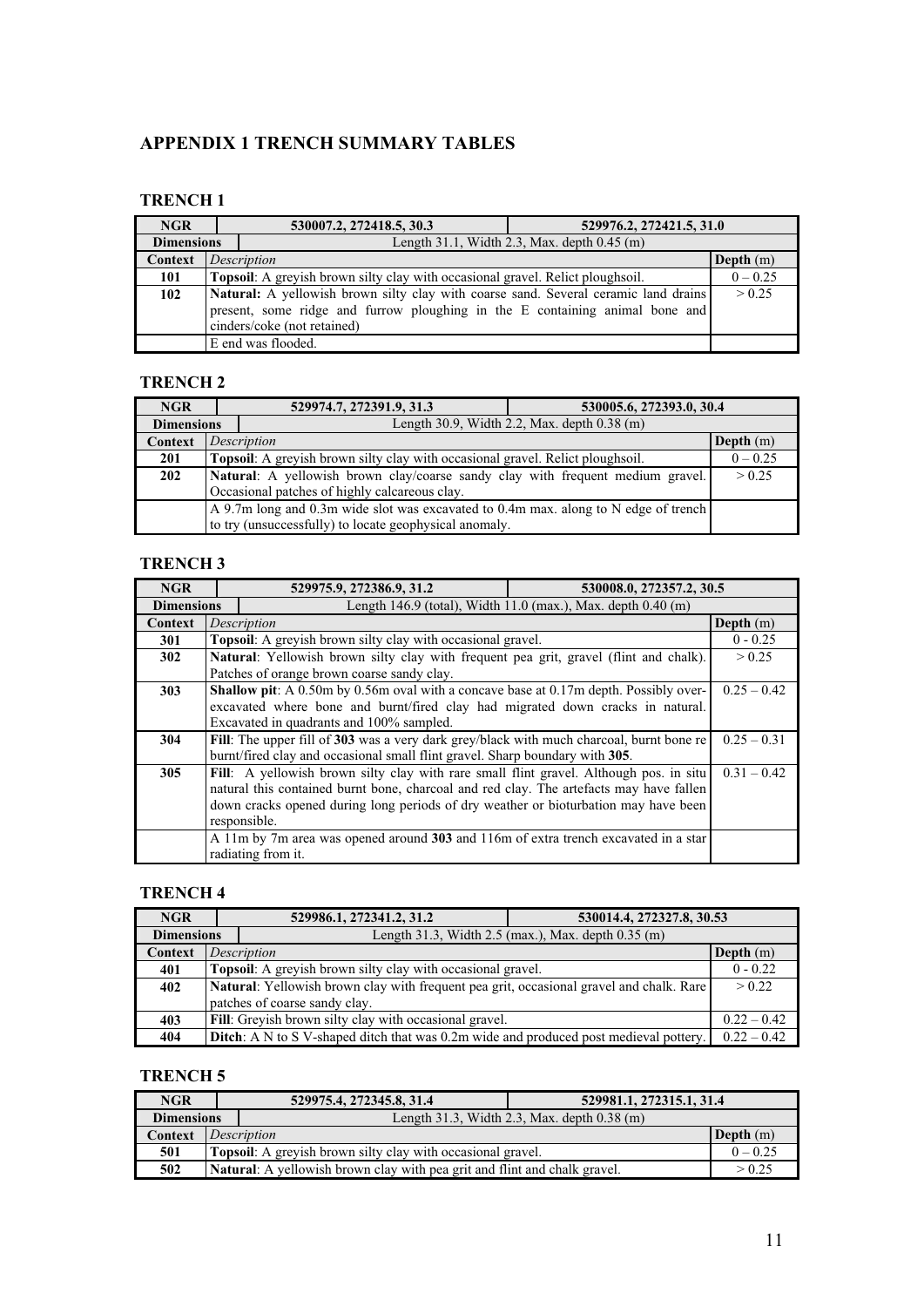| <b>NGR</b>        |                                                                                                          | 529967.0, 272322.5, 31.5                      | 529935.4, 272322.0, 32.1 |  |  |  |  |
|-------------------|----------------------------------------------------------------------------------------------------------|-----------------------------------------------|--------------------------|--|--|--|--|
| <b>Dimensions</b> |                                                                                                          | Length 31.6, Width 2.2, Max. depth $0.38$ (m) |                          |  |  |  |  |
| Context           |                                                                                                          | Depth $(m)$<br>Description                    |                          |  |  |  |  |
| 601               | Topsoil: A greyish brown silty clay with occasional gravel.<br>$0 - 0.25$                                |                                               |                          |  |  |  |  |
| 602               | <b>Natural:</b> Yellowish brown clay with frequent pea grit, occasional small flint gravel and<br>> 0.25 |                                               |                          |  |  |  |  |
|                   |                                                                                                          | occasional small rounded chalk.               |                          |  |  |  |  |

#### **TRENCH 7**

| <b>NGR</b>        |                                                                                                  | 529956.3, 272341.9, 31.7                      | 529940.1, 272367.9, 31.9 |  |  |  |
|-------------------|--------------------------------------------------------------------------------------------------|-----------------------------------------------|--------------------------|--|--|--|
| <b>Dimensions</b> |                                                                                                  | Length 30.6, Width 2.3, Max. depth $0.48$ (m) |                          |  |  |  |
| Context           | $\mathbf{Depth}(\mathbf{m})$<br>Description                                                      |                                               |                          |  |  |  |
| 701               | Topsoil: A brown silty clay with rare flint, some rounded chalk and rare pea grit.<br>$0 - 0.30$ |                                               |                          |  |  |  |
| 702               | <b>Natural:</b> Pale greyish brown to yellowish brown silty clay. Some small chalk fragments     |                                               |                          |  |  |  |
|                   |                                                                                                  | and rare flint gravel.                        |                          |  |  |  |

#### **TRENCH 8**

| <b>NGR</b>        |                                                                                  | 529935.4, 272377.2, 32.0                      | 529965.1, 272385.5, 31.4 |  |  |  |
|-------------------|----------------------------------------------------------------------------------|-----------------------------------------------|--------------------------|--|--|--|
| <b>Dimensions</b> |                                                                                  | Length 30.7, Width 2.3, Max. depth $0.40$ (m) |                          |  |  |  |
| Context           | $\mathbf{Depth}(\mathbf{m})$<br>Description                                      |                                               |                          |  |  |  |
| 801               | $0 - 0.25$<br><b>Topsoil:</b> A greyish brown silty clay with occasional gravel. |                                               |                          |  |  |  |
| 802               | <b>Natural:</b> A yellowish brown clay with occasional small gravel.             |                                               |                          |  |  |  |
|                   | Much of the E was flooded.                                                       |                                               |                          |  |  |  |

#### **TRENCH 9**

| <b>NGR</b>        |                                                                                               | 529939.6, 272394.0, 32.0<br>529957.0, 272418.7, 31.5                |                                               |  |  |  |
|-------------------|-----------------------------------------------------------------------------------------------|---------------------------------------------------------------------|-----------------------------------------------|--|--|--|
| <b>Dimensions</b> |                                                                                               |                                                                     | Length 30.2, Width 2.4, Max. depth $0.47$ (m) |  |  |  |
| Context           | Depth $(m)$<br>Description                                                                    |                                                                     |                                               |  |  |  |
| 901               | <b>Topsoil:</b> A greyish brown silty clay with rare medium to large flint gravel and some    |                                                                     |                                               |  |  |  |
|                   |                                                                                               | brick fragments.                                                    |                                               |  |  |  |
| 902               | <b>Natural:</b> Pale yellowish brown silty clay with patches of large flint gravel and in the |                                                                     |                                               |  |  |  |
|                   | middle of the trench an area of calcareous silty clay.                                        |                                                                     |                                               |  |  |  |
|                   |                                                                                               | Several field drains ran NE to SW across the trench and one N to S. |                                               |  |  |  |

#### **TRENCH 10**

| <b>NGR</b>        | 529928.2, 272411.2, 32.1                                                                    |                             | 529896.6, 272410.6, 32.2                      |             |
|-------------------|---------------------------------------------------------------------------------------------|-----------------------------|-----------------------------------------------|-------------|
| <b>Dimensions</b> |                                                                                             |                             | Length 31.6, Width 2.2, Max. depth $0.40$ (m) |             |
| Context           |                                                                                             | Description                 |                                               | Depth $(m)$ |
| 1001              | <b>Topsoil:</b> A brown silty clay with rare flint, some rounded chalk and rare pea grit.   |                             |                                               | $0 - 0.25$  |
| 1002              | <b>Natural:</b> A yellowish brown silty clay with occasion coarse calcareous sand and small |                             |                                               | > 0.25      |
|                   | stones and some flint gravel.                                                               |                             |                                               |             |
|                   |                                                                                             | Much of the trench flooded. |                                               |             |

| <b>NGR</b>        | 529909.0, 272405.6, 32.2   |                                                                                           | 529909.0, 272375.8, 32.3                      |             |
|-------------------|----------------------------|-------------------------------------------------------------------------------------------|-----------------------------------------------|-------------|
| <b>Dimensions</b> |                            |                                                                                           | Length 29.8, Width 2.0, Max. depth $0.40$ (m) |             |
| Context           |                            | Description                                                                               |                                               | Depth $(m)$ |
| 1001              |                            | <b>Topsoil:</b> A grey ish brown silty clay with rare to common medium gravel.            |                                               |             |
| 1002              |                            | <b>Natural:</b> A yellowish brown clay with occasional medium and some large gravel. Very |                                               | > 0.25      |
|                   | calcareous in S of trench. |                                                                                           |                                               |             |
|                   |                            | Three approx. E to W furrows crossed the trench the N third of which was under water.     |                                               |             |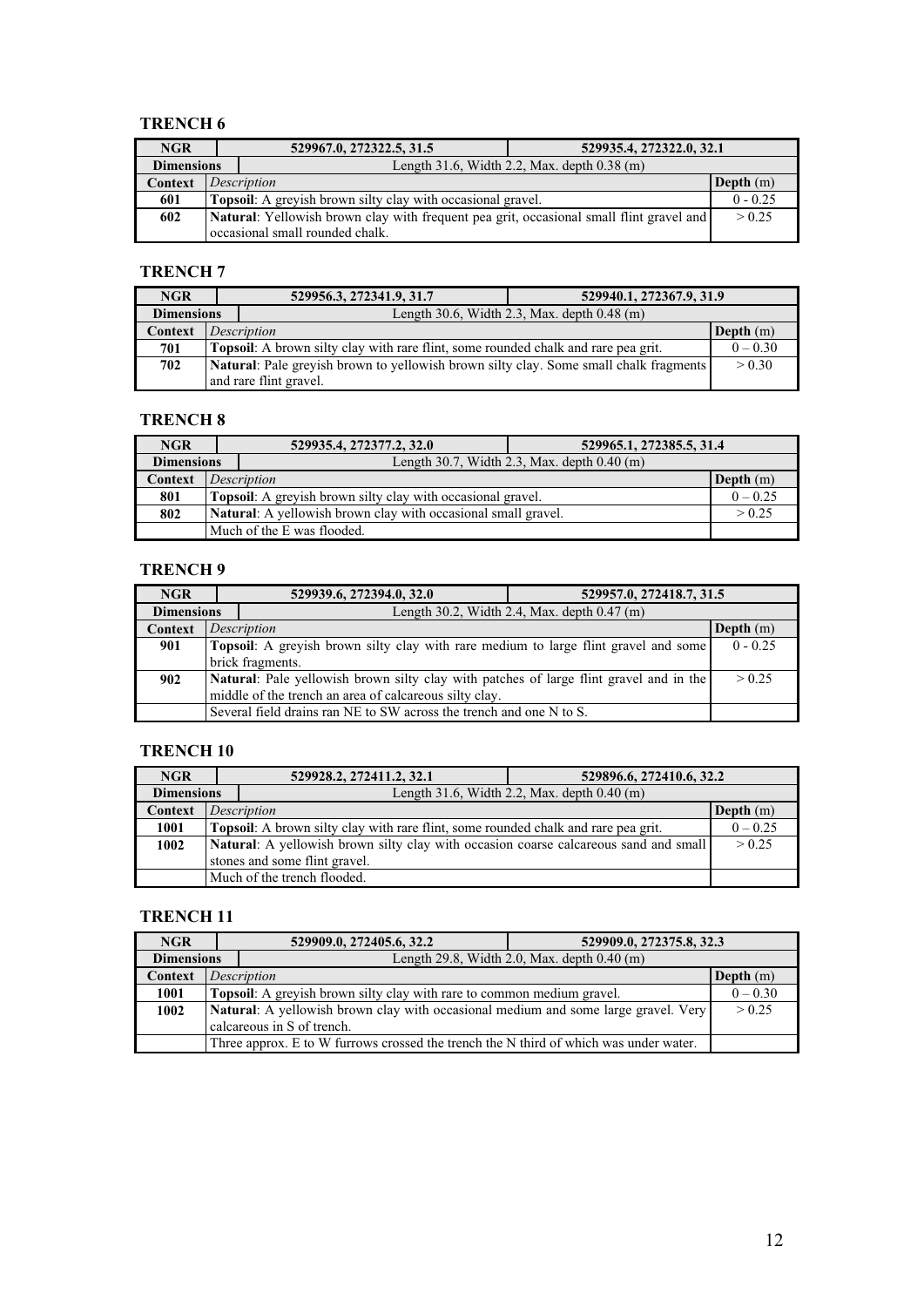| <b>NGR</b> | 529923.7, 272363.4, 32.1                                           |                                                                                            | 529892.1, 272363.4, 32.3 |            |
|------------|--------------------------------------------------------------------|--------------------------------------------------------------------------------------------|--------------------------|------------|
|            | Length 31.6, Width 2.2, Max. depth $0.40$ (m)<br><b>Dimensions</b> |                                                                                            |                          |            |
| Context    | Description                                                        |                                                                                            | Depth $(m)$              |            |
| 1301       |                                                                    | <b>Topsoil:</b> A greyish brown silty clay with rare medium to large flint gravel and some |                          | $0 - 0.20$ |
|            | brick fragments.                                                   |                                                                                            |                          |            |
| 1302       | <b>Natural:</b> A yellowish brown silty clay with coarse sand.     |                                                                                            | > 0.20                   |            |
|            |                                                                    | Large puddles in the whole trench.                                                         |                          |            |

#### **TRENCH 14**

| <b>NGR</b> |                                                                                                              | 529912.1, 272338.8, 32.3                     | 529882.1, 272339.7, 32.6 |             |
|------------|--------------------------------------------------------------------------------------------------------------|----------------------------------------------|--------------------------|-------------|
|            | Length 30.0, Width 2.1, Max. depth 0.40 (m)<br><b>Dimensions</b>                                             |                                              |                          |             |
| Context    | Description                                                                                                  |                                              |                          | Depth $(m)$ |
| 1401       | <b>Topsoil:</b> A brown silty clay with rare flint, some rounded chalk and rare pea grit.                    |                                              |                          | $0 - 0.26$  |
| 1402       | <b>Natural:</b> A yellowish brown silty clay with calcareous pea grit in the centre and gravel               |                                              | > 0.26                   |             |
|            |                                                                                                              | in W of trench.                              |                          |             |
| 1403       | <b>Ditch</b> : A NW to SE aligned 0.6m wide linear feature with gently sloping sides and $\vert$ 0.26 – 0.51 |                                              |                          |             |
|            | rounded base.                                                                                                |                                              |                          |             |
| 1404       | <b>Fill:</b> A pale greyish brown silty clay containing rare medium flint gravel. The only fill,             |                                              | $0.26 - 0.51$            |             |
|            |                                                                                                              | from which no dating evidence was recovered. |                          |             |

#### **TRENCH 15**

| <b>NGR</b>        | 529905.5, 272323.3, 32.3<br>529890.2, 272297.7, 32.6                                        |                                                                     |  |             |
|-------------------|---------------------------------------------------------------------------------------------|---------------------------------------------------------------------|--|-------------|
| <b>Dimensions</b> |                                                                                             | Length 29.38, Width 2.2, Max. depth 0.45 (m)                        |  |             |
| Context           | Description                                                                                 |                                                                     |  | Depth $(m)$ |
| 1501              |                                                                                             | <b>Topsoil:</b> A greyish brown silty clay with rare medium gravel. |  |             |
| 1502              | <b>Natural:</b> A yellowish brown silty clay. In the centre and NE was very calcareous with |                                                                     |  | > 0.25      |
|                   | chalk peagrit and very small stones, some rare flint gravel.                                |                                                                     |  |             |
|                   | Two approx. E to W furrows crossed the trench and two or three field drains were            |                                                                     |  |             |
|                   | present.                                                                                    |                                                                     |  |             |

#### **TRENCH 16**

| <b>NGR</b>        |                                                                                             | 529871.4, 272304.1, 32.8<br>529870.6, 272334.7, 32.8 |  |             |
|-------------------|---------------------------------------------------------------------------------------------|------------------------------------------------------|--|-------------|
| <b>Dimensions</b> | Length 30.5, Width 2.2, Max. depth $0.45$ (m)                                               |                                                      |  |             |
| Context           | Description                                                                                 |                                                      |  | Depth $(m)$ |
| 1601              | <b>Topsoil:</b> A greyish brown silty clay with rare flint gravel and rare chalk fragments. |                                                      |  | $0 - 0.25$  |
| 1602              | Natural: A yellowish brown silty clay with rare medium gravel and rare small chalk          |                                                      |  | > 0.25      |
|                   | fragments. Some large flint.                                                                |                                                      |  |             |
|                   |                                                                                             | Four furrows and a land drain were present.          |  |             |

#### **TRENCH 17**

| <b>NGR</b> |                                                                    | 529862.1, 272862.1, 32.8<br>529844.1, 272376.1, 33.0 |  |            |
|------------|--------------------------------------------------------------------|------------------------------------------------------|--|------------|
|            | Length 29.6, Width 2.2, Max. depth $0.38$ (m)<br><b>Dimensions</b> |                                                      |  |            |
| Context    |                                                                    | Depth $(m)$<br>Description                           |  |            |
| 1701       | Topsoil: A brown silty clay.                                       |                                                      |  | $0 - 0.22$ |
| 1702       | <b>Natural:</b> A yellowish brown silty clay                       |                                                      |  | > 0.22     |
|            |                                                                    | Two furrows crossed the trench                       |  |            |

| <b>NGR</b> |                                                                                        | 529894.3, 272373.0, 32.3                                                             | 529863.5, 272372.3, 32.7 |             |
|------------|----------------------------------------------------------------------------------------|--------------------------------------------------------------------------------------|--------------------------|-------------|
|            | Length 30.8, Width 2.1, Max. depth 0.40 (m)<br><b>Dimensions</b>                       |                                                                                      |                          |             |
| Context    |                                                                                        | Description                                                                          |                          | Depth $(m)$ |
| 1800       | <b>Topsoil:</b> A greyish brown sandy clay with rare medium gravel.                    |                                                                                      | $0 - 0.30$               |             |
| 1801       |                                                                                        | Natural: A yellowish brown silty clay. In the centre and NE was very calcareous with |                          | > 0.30      |
|            | chalk peagrit and very small stones, some rare flint gravel.                           |                                                                                      |                          |             |
| 1802       | <b>Natural:</b> Twelve metres from the W end was a patch of silty clay containing many |                                                                                      | > 0.30                   |             |
|            | medium and large flints. This was 2m across, was cut to the N by ridge and furrow and  |                                                                                      |                          |             |
|            |                                                                                        | coincided with a large positive oval geophysical anomaly.                            |                          |             |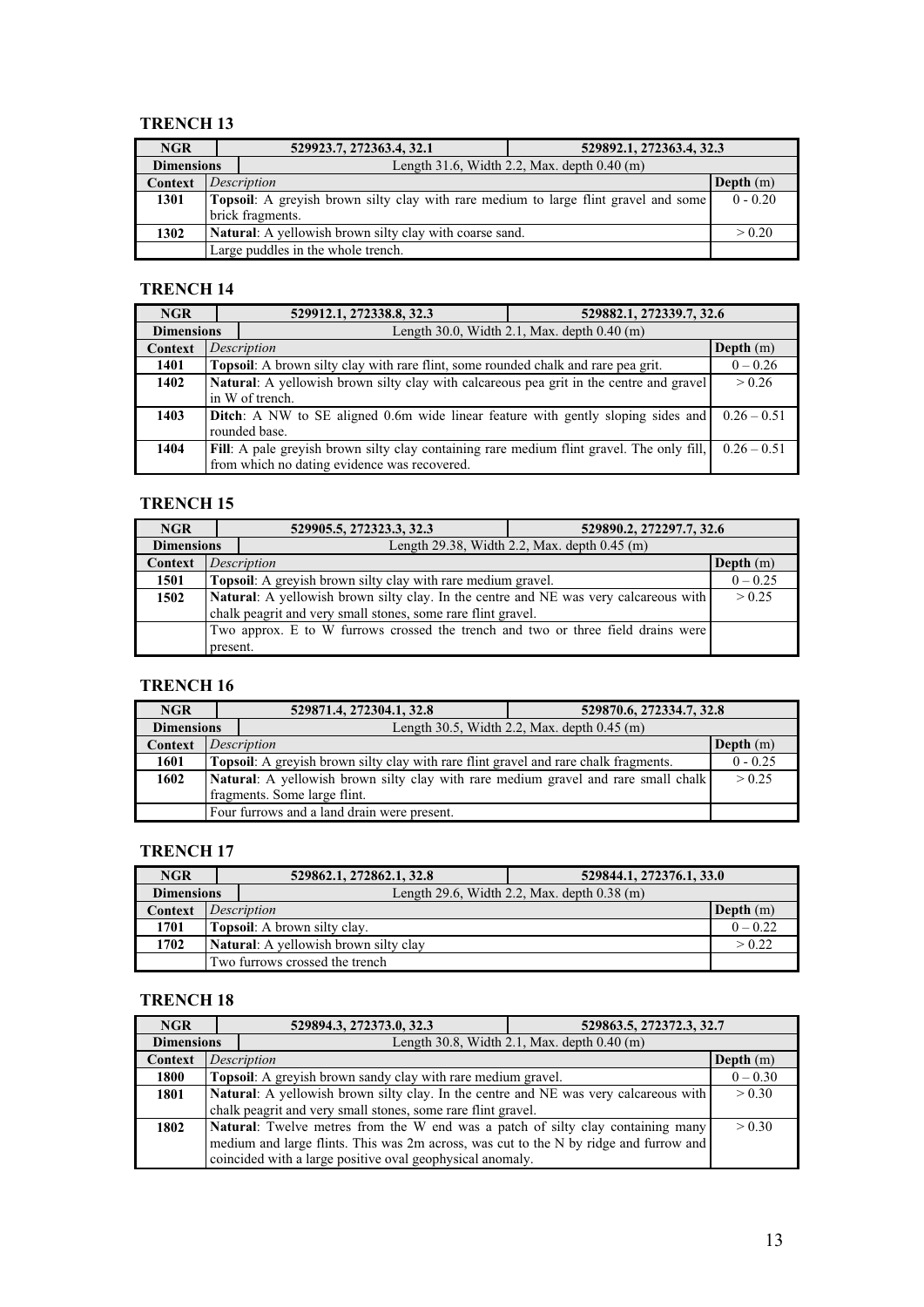| 1803 | <b>Tree throw</b> : A crescentic feature, concave to the NE. It was 2m across, shallow to SW $\vert$ 0.30 – 0.75        |  |
|------|-------------------------------------------------------------------------------------------------------------------------|--|
|      | and overhung to NE.                                                                                                     |  |
| 1804 | <b>Fill:</b> A yellowish brown silty clay that contained a 50mm thick charcoal rich lens at a $\vert 0.30 - 0.75 \vert$ |  |
|      | depth of 0.3m.                                                                                                          |  |

| <b>NGR</b>        | 529867.1, 272399.3,32.6                                                                                |                                                     | 529885.8, 272421.3, 32.4 |            |  |
|-------------------|--------------------------------------------------------------------------------------------------------|-----------------------------------------------------|--------------------------|------------|--|
| <b>Dimensions</b> |                                                                                                        | Length $28.9$ , Width $2.3$ , Max. depth $0.40$ (m) |                          |            |  |
| Context           | Description                                                                                            |                                                     | Depth $(m)$              |            |  |
| 1901              | <b>Topsoil:</b> A greyish brown silty clay with rare flint gravel and rare chalk fragments.            |                                                     |                          | $0 - 0.25$ |  |
| 1902              | Natural: A mid yellowish brown silty clay with occasional to frequent peagrit and very<br>small gravel |                                                     |                          | > 0.25     |  |
|                   |                                                                                                        | Land drains and mole ploughing evident.             |                          |            |  |

#### **TRENCH 20**

| <b>NGR</b>        |                                                                                            | 529858.5, 272399.4, 32.7                                                                     | 529830.3, 272409.2, 33.2                      |               |
|-------------------|--------------------------------------------------------------------------------------------|----------------------------------------------------------------------------------------------|-----------------------------------------------|---------------|
| <b>Dimensions</b> |                                                                                            |                                                                                              | Length 29.8, Width 2.3, Max. depth $0.37$ (m) |               |
| Context           |                                                                                            | Description                                                                                  |                                               | Depth $(m)$   |
| 2001              |                                                                                            | <b>Topsoil:</b> A grey silty clay with few small angular flints. Some fine roots and a sharp |                                               | $0 - 0.20$    |
|                   |                                                                                            | boundary. The top had a small blocky/large crumb structure and the base large blocky.        |                                               |               |
| 2002              |                                                                                            | <b>Natural:</b> mostly silty clay varying between pale yellow brown and brown in colour.     |                                               | > 0.20        |
|                   |                                                                                            | Common medium angular flint and few medium rounded chalk fragments. Bands of                 |                                               |               |
|                   |                                                                                            | reddish brown fine sandy clay, 0.2m wide were present. Patches were stone free and few       |                                               |               |
|                   |                                                                                            | large flints were present.                                                                   |                                               |               |
| 2003              | <b>Tree throw</b> : A 1.5m by 1.1m oval shape with gently sloping sides and a flat base. A |                                                                                              |                                               | $0.20 - 0.37$ |
|                   | former 0.1m diameter root was evident descending through the natural.                      |                                                                                              |                                               |               |
| 2004              |                                                                                            | Fill: A cresentic fill around the W of the tree hollow. Strongly coloured red and black.     |                                               |               |
| 2005              |                                                                                            | Fill: A yellowish brown silty clay redeposited natural mostly to E of 2003.                  |                                               |               |

#### **TRENCH 21**

| <b>NGR</b>        |                                                                                         | 529843.9, 272295.0, 33.5                                                                            | 529819.6, 272295.6, 33.9 |               |
|-------------------|-----------------------------------------------------------------------------------------|-----------------------------------------------------------------------------------------------------|--------------------------|---------------|
| <b>Dimensions</b> |                                                                                         | Length 22.4, Width 2.1, Max. depth $0.40$ (m)                                                       |                          |               |
| Context           |                                                                                         | Description                                                                                         |                          |               |
| 2101              |                                                                                         | <b>Topsoil:</b> A greyish brown sandy clay with rare medium gravel.                                 |                          | $0 - 0.20$    |
| 2102              |                                                                                         | Natural: A yellowish brown silty clay with common peagrit, gravel and rounded chalk.                |                          | > 0.20        |
|                   |                                                                                         | There were patches of paler silty clay and of sandy clay.                                           |                          |               |
| 2103              |                                                                                         | <b>Burnt tree roots:</b> A subrectangle of 0.40m by 0.65m. It had a max. depth of $0.1m$            |                          | $0.20 - 0.30$ |
|                   |                                                                                         | decreasing to 0.02m in the recorded section.                                                        |                          |               |
| 2104              |                                                                                         | Fill of 2103: A redeposited natural containing common charcoal fragments.                           |                          | $0.20 - 0.30$ |
| 2105              | <b>Burnt tree roots:</b> A slightly irregular oval of 0.34m by 0.50m with a concave     |                                                                                                     |                          | $0.20 - 0.33$ |
|                   |                                                                                         | undulating base.                                                                                    |                          |               |
| 2106              |                                                                                         | Fill of 2105: Redeposited natural containing few small stones and common charcoal.                  |                          | $0.20 - 0.33$ |
| 2107              |                                                                                         | <b>Ditch</b> : A N to S ditch that was 1.8m wide. The W side sloped at c. $45^{\circ}$ to a rounded |                          | $0.20 - 0.45$ |
|                   |                                                                                         | base but the E side had a c. 0.8m wide horizontal step – the ditch may originally have              |                          |               |
|                   |                                                                                         | been 0.8m wide but obscured by a hedge to its E.                                                    |                          |               |
| 2108              |                                                                                         | <b>Fill of 2107:</b> A yellowish brown silty clay with occasional gravel.                           |                          | $0.20 - 0.45$ |
| 2109              | Fill of 2107: A pale greyish brown silty clay with frequent flint and chalk stones. Not |                                                                                                     |                          | $0.25 - 0.35$ |
|                   | present in section.                                                                     |                                                                                                     |                          |               |
| 2110              |                                                                                         | Fill of 2107: A yellowish brown clay with frequent manganese dioxide staining filling a             |                          | $0.35 - 0.45$ |
|                   |                                                                                         | slight hollow at the base of the cut. Not present in section.                                       |                          |               |

| <b>NGR</b> |                                                                  | 529855.2, 272334.2, 33.1                                                                                | 529826.1, 272343.7, 33.6 |  |  |
|------------|------------------------------------------------------------------|---------------------------------------------------------------------------------------------------------|--------------------------|--|--|
|            | Length 29.1, Width 2.2, Max. depth 0.30 (m)<br><b>Dimensions</b> |                                                                                                         |                          |  |  |
| Context    |                                                                  | Description                                                                                             |                          |  |  |
| 2201       |                                                                  | <b>Topsoil:</b> A greyish brown silty clay with rare flint gravel and rare chalk fragments.             |                          |  |  |
| 2202       |                                                                  | > 0.25<br><b>Natural:</b> A pale to mid yellowish brown clay with frequent peagrit and occasional small |                          |  |  |
|            | gravel                                                           |                                                                                                         |                          |  |  |
|            |                                                                  | Land drains ran N to S and mole ploughing ran both E to W and N to S.                                   |                          |  |  |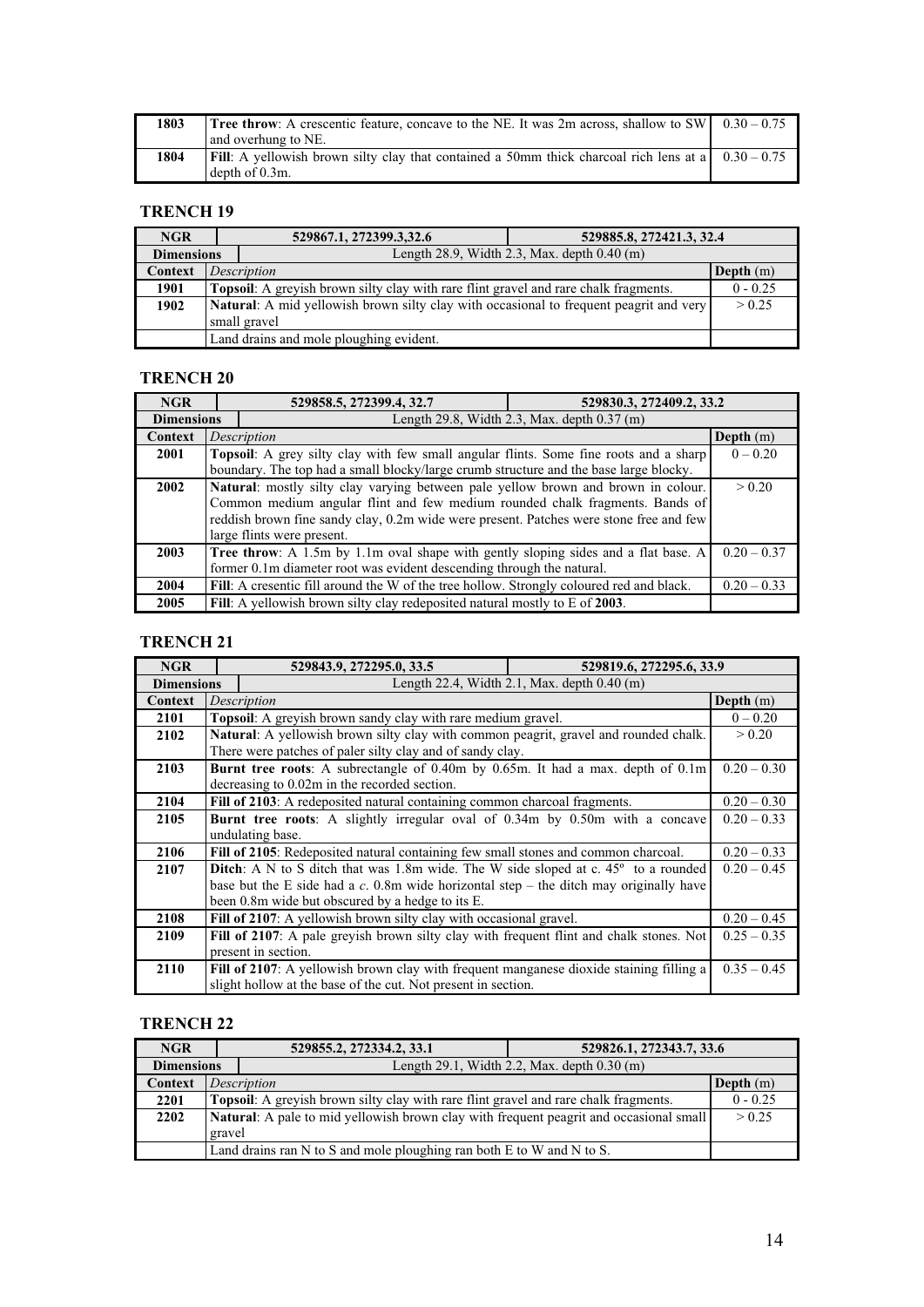| <b>NGR</b> |                                                                                              | 529847.2, 272312.1, 33.3                                                                      | 529820.5, 272307.8, 33.9 |               |
|------------|----------------------------------------------------------------------------------------------|-----------------------------------------------------------------------------------------------|--------------------------|---------------|
|            | Length $27.1$ , Width $2.3$ , Max. depth $0.40$ (m)<br><b>Dimensions</b>                     |                                                                                               |                          |               |
| Context    |                                                                                              | Description                                                                                   |                          | Depth $(m)$   |
| 2301       | <b>Topsoil:</b> A grey silty clay with few small angular flints. Some fine roots and a sharp |                                                                                               |                          | $0 - 0.20$    |
|            | boundary. The top had a small blocky/large crumb structure and the base large blocky.        |                                                                                               |                          |               |
| 2302       |                                                                                              | <b>Natural:</b> A yellowish brown silty clay with few to common peagrit, gravel and chalk     |                          | > 0.20        |
|            |                                                                                              | very small stones.                                                                            |                          |               |
| 2303       |                                                                                              | Fill: A yellowish brown silty clay with occasional flint gravel.                              |                          |               |
| 2304       |                                                                                              | <b>Ditch</b> : A N to S, 1m wide ditch, the same as 2107. It was not excavated in this trench |                          | $0.20 - 0.33$ |
|            |                                                                                              | due to flooding.                                                                              |                          |               |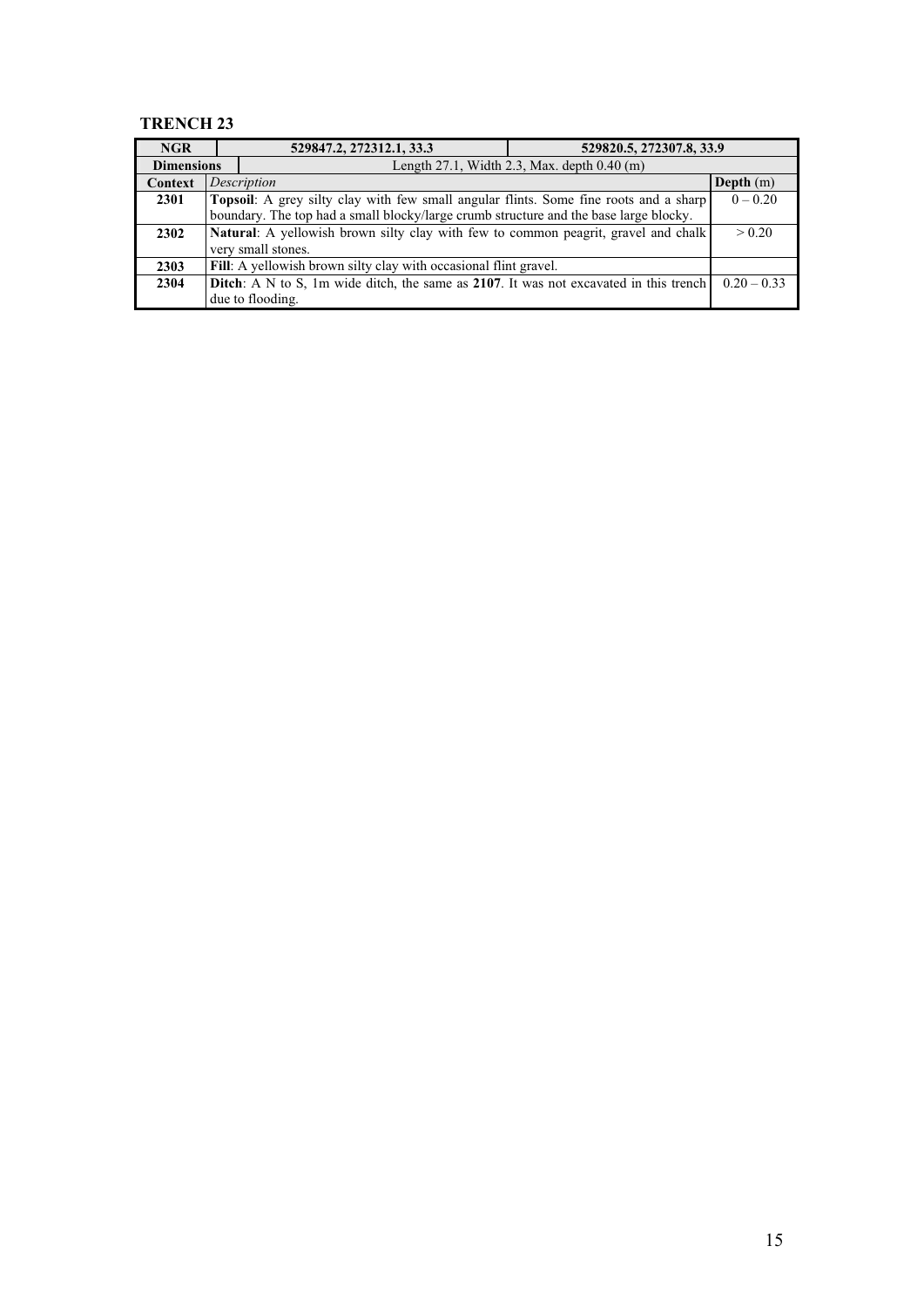

Site and trench location with geophysical survey

Figure 1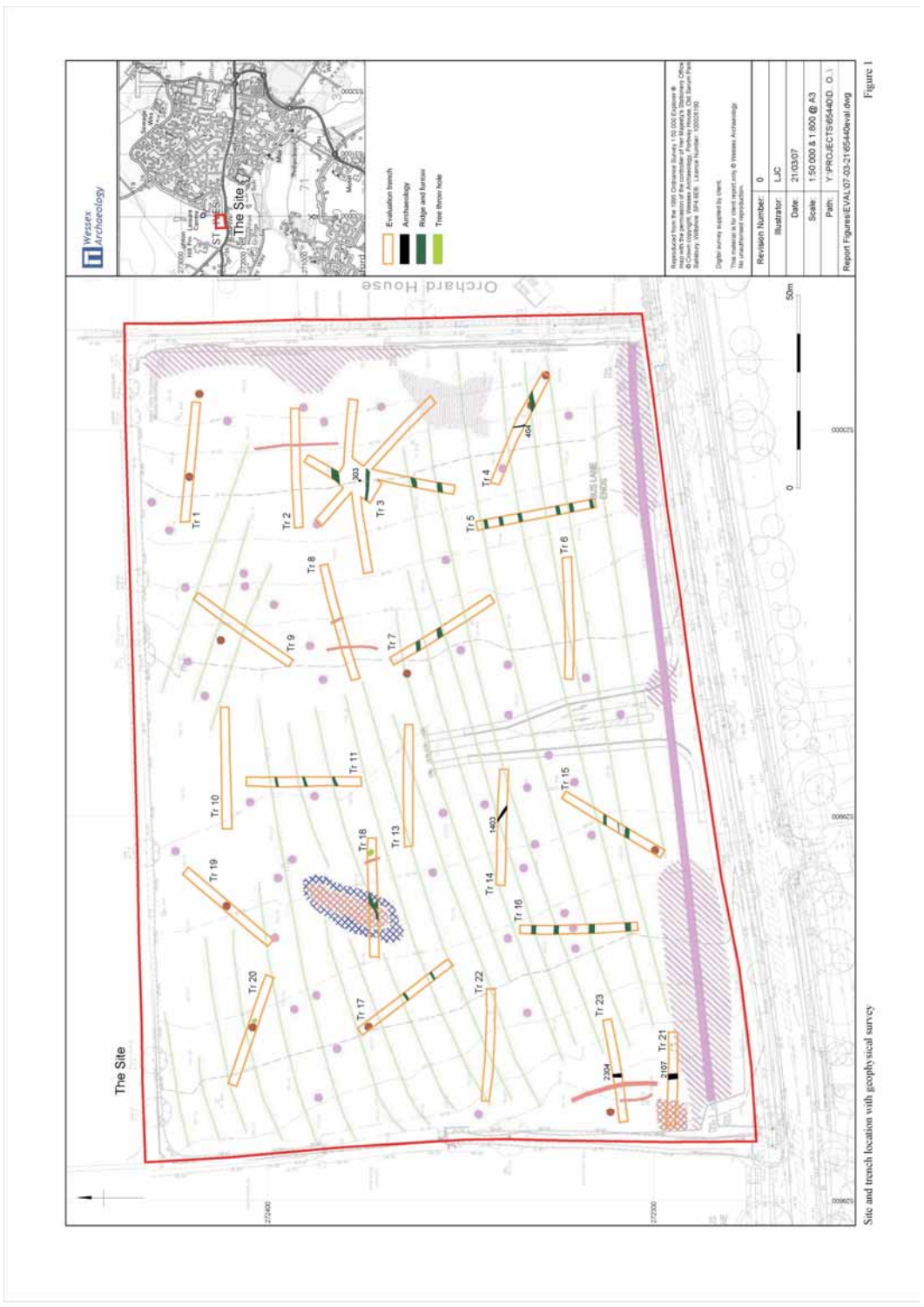

Plate 1: Cremation pit 303



| Wessex      | Date: | 21/03/07                                                                      | Illustrator: | ∟J∪ |
|-------------|-------|-------------------------------------------------------------------------------|--------------|-----|
| `rchaeologv | Path: | Y:\PROJECTS\64550\Drawing Office\Report Figures\EVAL\07 03 21\65440photos.cdr |              |     |